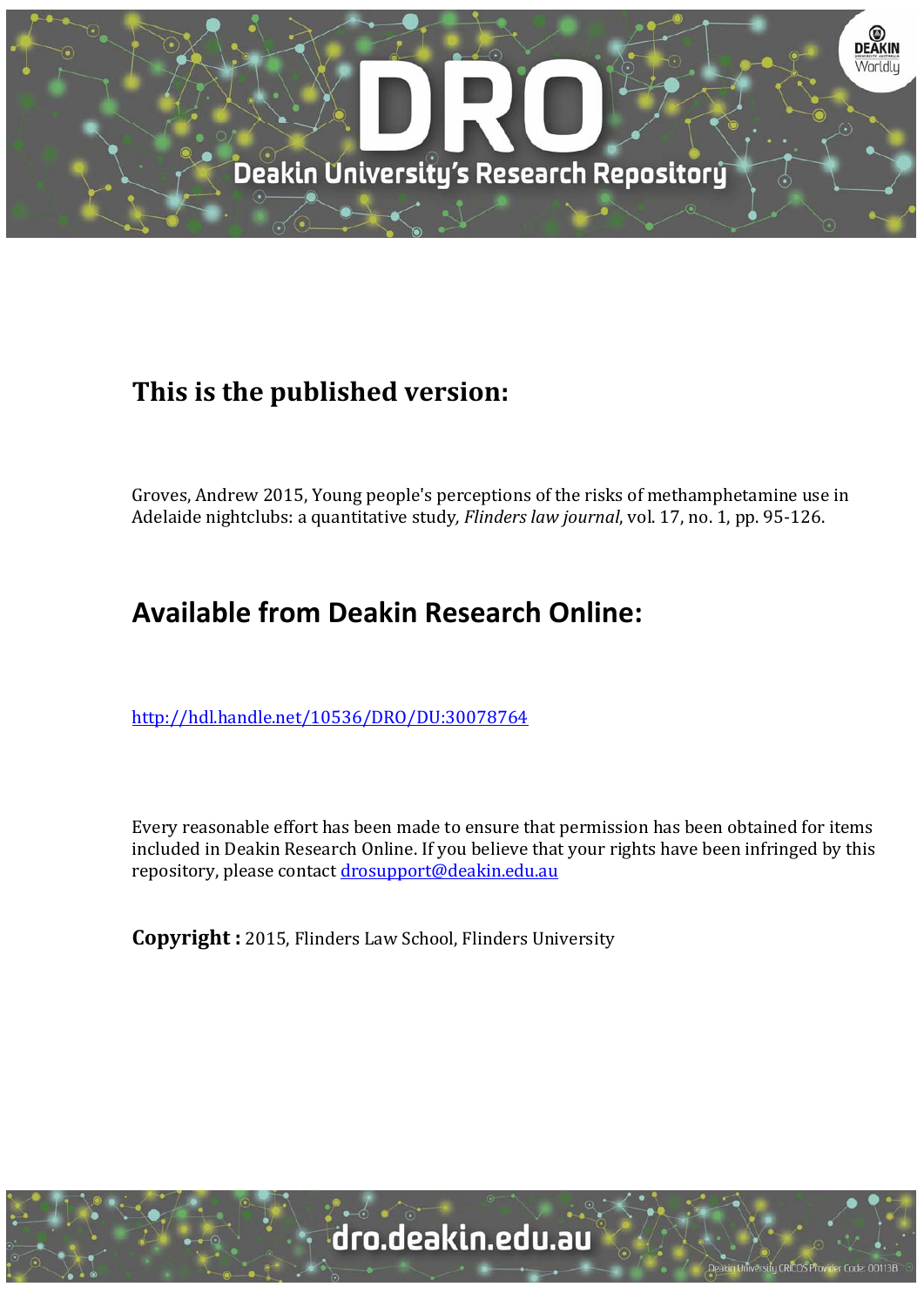## **YOUNG P**EOPLE'S **PERCEPTIONS OF THE RISKS OF METHAMPHETAMINE USE IN ADELAIDE NIGHTCLUBS: A QUANTITATIVE STUDY**

## ANDREW GROVES †

Understanding young people's perceptions of the risks associated with the use of methamphetamines is an important but underresearched area. Precisely how these young people use the space of Adelaide nightclubs, perceive such drug risks, employ risk management strategies and how these factors interact to influence their experience of methamphetamines in the nightclub is largely unknown. This article presents self-report data drawn from a sample of 457 young people who completed the Perception of Risk survey questionnaire while waiting to enter one of five key Adelaide nightclubs in 2010. Participants were examined in terms of gender, age, drug use history,<sup>1</sup> motivations for nightclub attendance and frequency of nightclub attendance. Approximately one-fifth of the sample reported using methamphetamines (21.0 percent).

<sup>†</sup> Andrew Groves BBSc (Psychology), BBSc (Hons), PhD is a lecturer in criminology at Deakin University (Melbourne Burwood Campus), email: a.groves@deakin.edu.au. <sup>1</sup>

In this study, participants' drug use history was defined as whether or not participants had used methamphetamines. This is an important distinction as other studies of nightclub drug use report extensive polydrug use and its impacts on youth: see Fiona Measham, and Karenza Moore, 'Repertoires of distinction: Exploring patterns of weekend polydrug use within local leisure scenes across the English night time economy' (2009) 9(4) *Criminology and Criminal Justice* 437; even in relation to methamphetamine use in other drug use settings: see Perry Halkitis, Robert Moeller, Daniel Siconolfi, Roy Jerome, Meighan Rogers and Julia Schillinger, 'Methamphetamine and Poly-Substance Use Among Gym-Attending Men Who Have Sex with Men in New York City' (2008) 35(1) *Annals of Behavioral Medicine* 41; Louisa Degenhardt and Libby Topp, "Crystal meth' use among polydrug users in Sydney's dance party subculture: characteristics, use patterns and associated harms' (2002) 14 *International Journal of Drug Policy* 17. In the Adelaide nightclub setting polydrug use was far less common. This study was designed accordingly.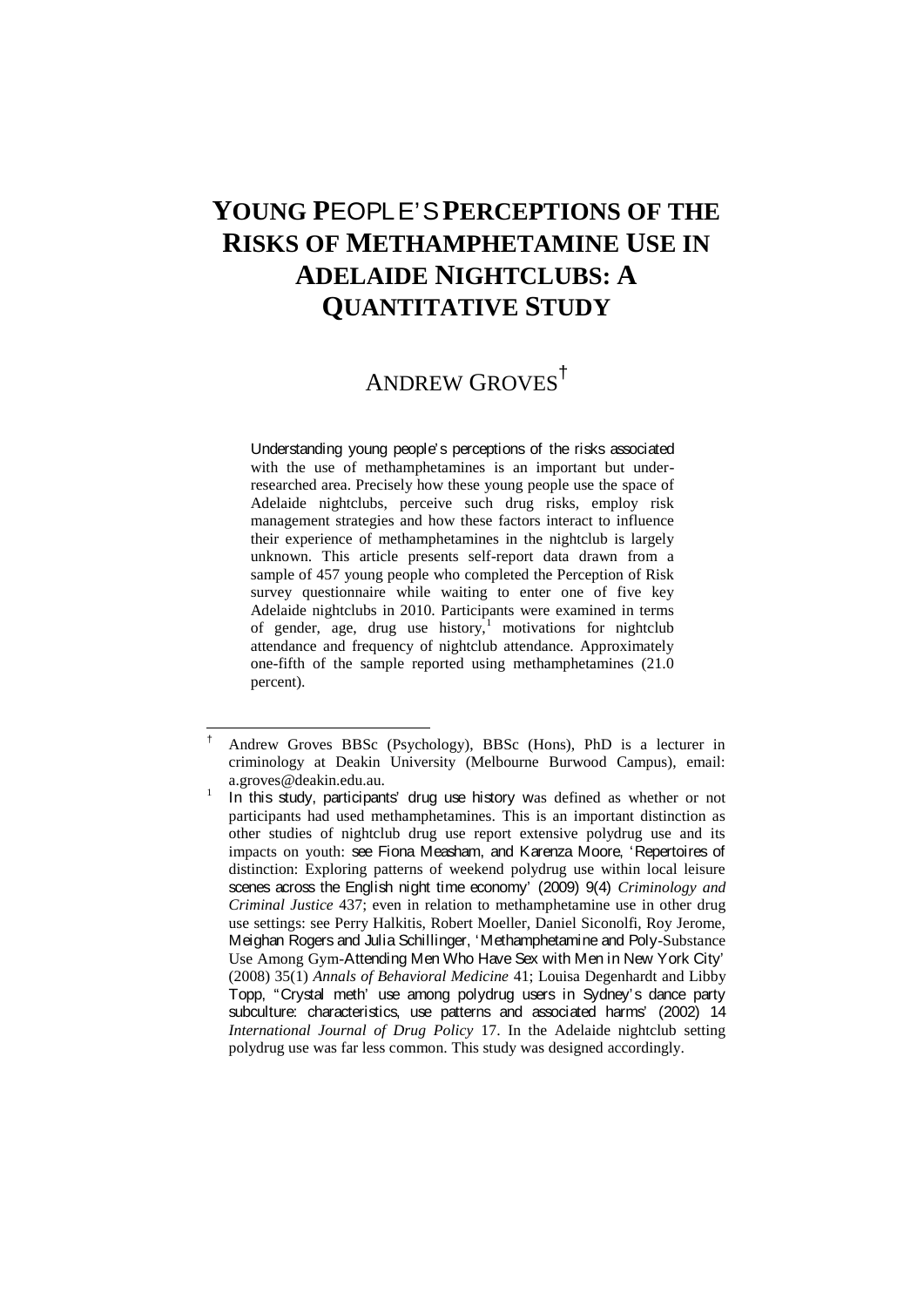Participants demonstrated a pattern of attendance at Adelaide nightclubs that reflects a broader understanding of the important role of the nightclub in their social lives, which for some also involves the use of methamphetamines. Specifically, participants' motivations for 'nightclubbing' concern the consumption of leisure and are guided by social group membership, in which methamphetamine use is not prioritised, as evident in the development of knowledge and risk management strategies to ensure safe consumption in the club. Perceptions of risk reflect concern surrounding unregulated methamphetamine use, as well as gendered concerns linked to safety and the prevalence of alcohol misuse, violence, drink spiking, physical injury and sexual assault. These findings were consistent across the sample, suggesting a shift in youth nightclub culture that has numerous implications for understanding and reducing the use of methamphetamines and regulation of the night-time economy generally, which are discussed herein.

### I INTRODUCTION

Public debate surrounding the putative threat of methamphetamines in Australia has fluctuated since their emergence in 2001, where large shifts in the Australian drug market — away from heroin<sup>2</sup> saw a sudden and significant increase in the prevalence and use of methamphetamines in Australia.<sup>3</sup> The most recent report of the National Drug Strategy Household Survey (NDSHS) in 2013 estimates that seven percent of Australians aged 14 years and older have ever used methamphetamines, with recent use reported at 2.1 percent.<sup>4</sup> While the overall rate of methamphetamine use has remained stable since  $2010$ ,<sup>5</sup> there is evidence of a recent shift in the

 $\frac{1}{2}$  William Bush, 'Upheaval in the Australian Drug Market: The cause and impacts of the sudden heroin shortage and increased supply of stimulants in 2000-2001', *Family and Friends for Drug Law Reform* (2001).

Sarah MacGregor and Jason Payne, 'Increase in use of methamphetamine', *Research in Practice No. 22* (Australian Institute of Criminology, 2011); Australian Crime Commission, 'Illicit drug data report 2008–09' (Australian Crime Commission, 2010).

Australian Institute of Health and Welfare, '2013 National Drug Strategy Household Survey — Illicit use of drugs key findings' (AIHW, Canberra,  $2014$ 

Amanda Roxburgh, Alison Ritter, Tim Slade and Lucy Burns, 'Trends in Drug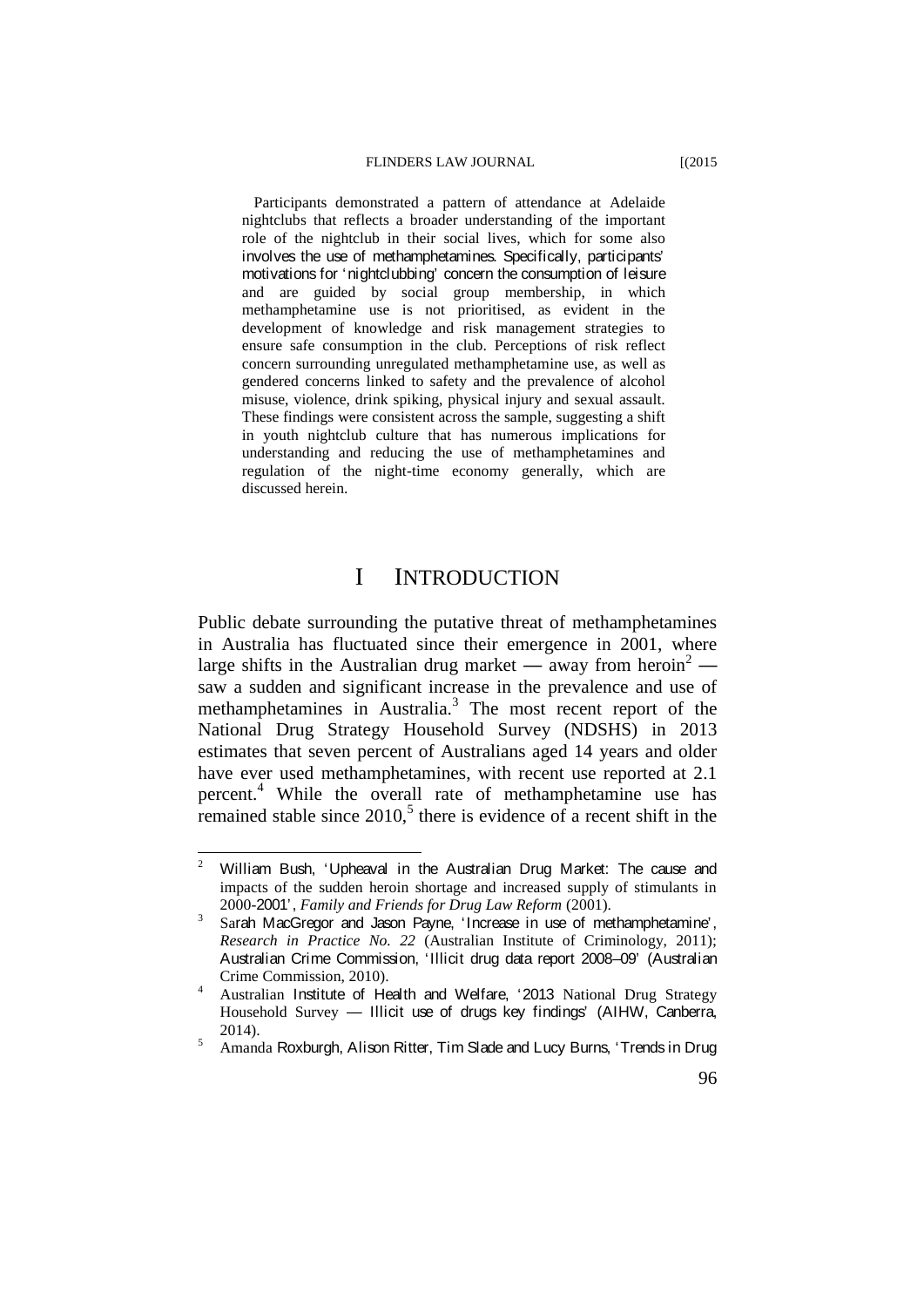$\overline{a}$ 

forms of use, specifically a sharp increase in the frequency and prevalence of the use of more pure forms of 'ice' (crystal methamphetamine).<sup>6</sup> These estimates report that the use of ice has more than doubled, $^7$  which poses potentially serious problems for individuals and the community given the nature and extent of mental and physical problems, dependence, violent and aggressive behaviour and criminal activity typically associated with regular use. 8 There are further implications for the Australian drug landscape given that use appears concentrated among young people, due its popularity among young nightclubbers.<sup>9</sup> That particular forms of methamphetamine use by certain groups of young people *persist* despite policy efforts<sup>10</sup> is evidence that not enough is known about the perceptions and experiences of the young people in particular drug use settings.

Use and Related Harms in Australia, 2001 to 2013' (National Drug and Alcohol Research Centre, 2013).

Australian Institute of Health and Welfare, above n 4; Nick Scott, Jonathan P Caulkins, Alison Ritter, Catherine Quinn and Paul Dietze, 'High-Frequency Drug Purity and Price Series as Tools for Explaining Drug Trends and Harms in Victoria, Australia' (2014) *Addiction* [e-Pub]. <sup>7</sup>

Australian Institute of Health and Welfare, above n 4. <sup>8</sup>

Louisa Degenhardt, Amanda Roxburgh, Emma Black, Raimondo Bruno, Gabrielle Campbell, Stuart Kinner and James Fetherston, 'The epidemiology of methamphetamine use and harm in Australia' (2008) 27(3) *Drug and Alcohol Review* 243; Shane Darke, Sharlene Kaye, Rebecca McKetin and Johan Duflou, 'Major physical and psychological harms of methamphetamine use' (2008) 27(3) *Drug and Alcohol Review* 253; Nicole Lee, Lisa Johns, Rebecca Jenkinson, Jennifer Johnston, Kieran Connolly, Kate Hall and Richard Cash, 'Clinical treatment guidelines for alcohol and drug clinicians no 14', *Methamphetamine dependence and treatment* (Turning Point Alcohol and Drug Centre, 2007).

Peter Miller, Amy Pennay, Nicolas Droste, Rebecca Jenkinson, Brendan Quinn, Tanya Chikritzhs, Stephen Tomsen, Phillip Wadds, Sandra C Jones, Darren Palmer, Lance Barrie, Tina Lam, William Gilmore and Dan Lubman, 'Patron Offending and Intoxication in Night-Time Entertainment Districts (POINTED)', Monograph Series No. 46 (National Drug Law Enforcement Research Fund, 2013).<br>See Don Weatherburn, 'The pros and cons of prohibiting drugs' (2014) 47(2)

*Australian and New Zealand Journal of Criminology* 176; Andrew Groves, 'Re-thinking the Methamphetamine Situation: Perceptions of Risk and Current Policy Dialogue' (2014) 26(2) *Current Issues in Criminal Justice* 1 for discussion of the effectiveness of current drug policies.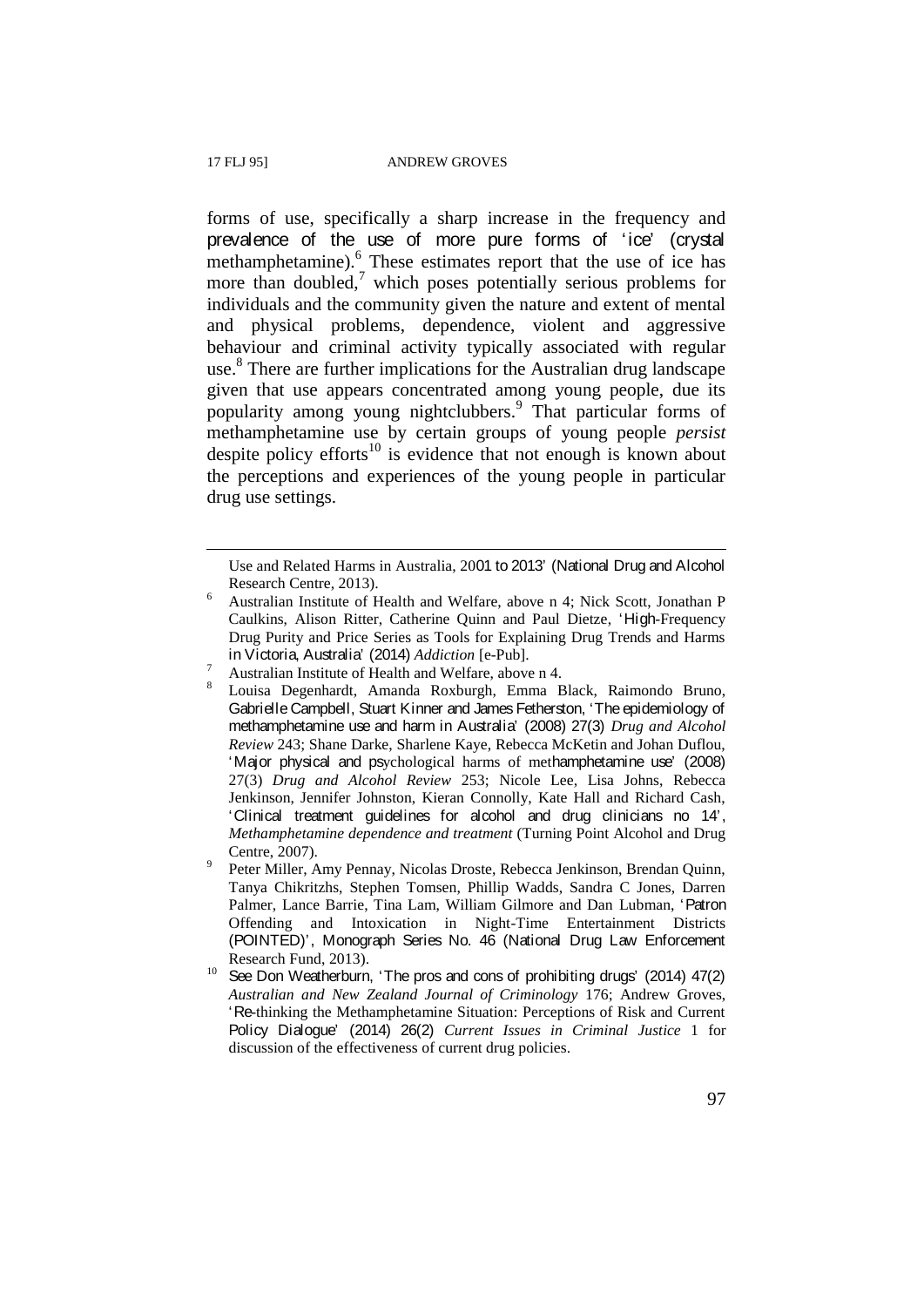The Perception of Risk (POR) survey questionnaire was designed, as part of a larger mixed-methodology (including interviews and participant observations) to examine young people's self-reported experiences of the nightclub. Crucially, the survey examined perspectives of those who report using methamphetamines *and* those individuals who do not but expose themselves to this environment knowing such use occurs. Specifically, the survey sought participants' perceptions of the risks associated with methamphetamine use, contrasting this with perceptions of more general risks of the nightclub and developing an overall understanding of what being in the nightclubs means for these young people. In framing this approach it is important to stress that the use of methamphetamines is not considered safe or harmless, nor that these young people should be afforded freedom from scrutiny or sanction. Instead, emphasis should be on the need to understand how these young people perceive of the risks associated with methamphetamines, how they ultimately accept them and how this knowledge is then used to develop precautionary frameworks to guide their activities in social night-life spaces. Understanding this alternative process of risk perception is crucial if harm-minimisation policies and initiatives (such as mass public education and media campaigns, treatment programs and diversionary processes (e.g. the Illicit Drug Diversion Initiative)) outlined in the National Drug Strategy  $2010$ -2015<sup>11</sup> are to be effective in an environment in which some forms of drug use by certain groups of the community appear to resist reduction efforts.

### II BACKGROUND

The links between methamphetamine use, young people and the social context of nightclubbing, particularly the association with dance music, are well-established.<sup>12</sup> However, there is widespread

 $11$ 11 Ministerial Council on Drug Strategy, *National Drug Strategy 2010-2015: A framework for action on alcohol, tobacco and other drugs* (Commonwealth

Department of Health and Ageing, 2011).<br><sup>12</sup> See Fiona Hutton, 'Kiwis, Clubs and Drugs: Club Cultures in Wellington, New Zealand' (2010) 43 *Australian and New Zealand Journal of Criminology* 91; Jim McCambridge, Luke Mitcheson, Adam Winstock and Neil Hunt, 'Five-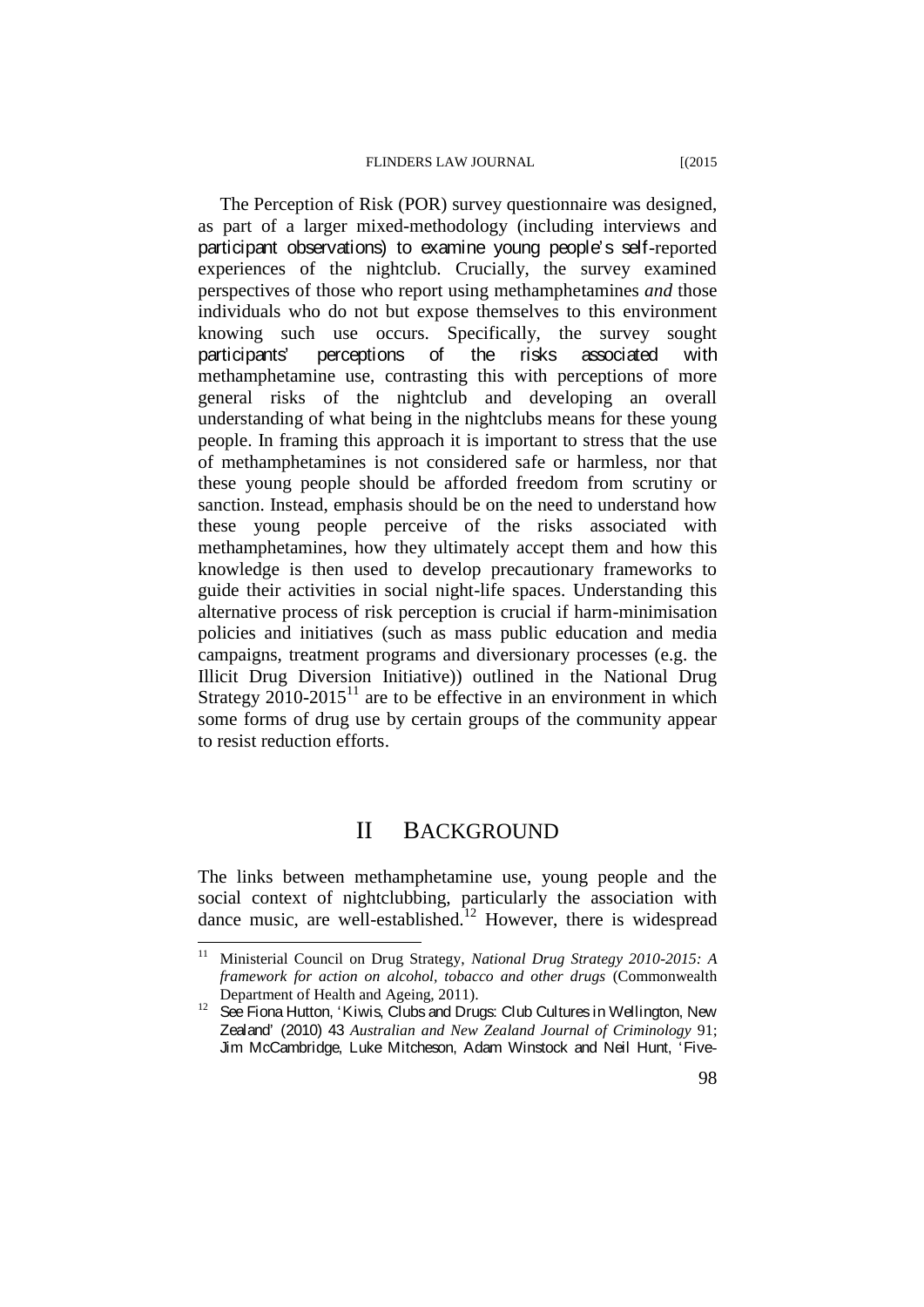$\overline{a}$ 

disagreement over the level of risk perceived by young people associated with methamphetamine use, as is the case with many other illicit drugs, where often the argument is constructed dichotomously with users' perceptions of 'safe' use at one  $end<sup>13</sup>$  and 'experts'  $<sup>14</sup>$ </sup> assessments of young people as ignorant, in denial of the risks and/or reckless at the other.<sup>15</sup> Notably, evidence from other drug studies reveals that users actually perceive some risks to their health and safety as a result of their drug use.<sup>16</sup> It is these perceptions, and the

- (2007) 37(2) *Journal of Drug Issues* 425. <sup>14</sup>The concept of 'expert' is not intended to encompass all expert opinion regarding illicit drugs. It is recognised that the response to illicit drugs in Australia, and elsewhere, comprises a diverse and multifaceted approach that encompasses policy, education, academic, health care/treatment and law enforcement perspectives: see Caitlin Hughes, Michael Lodge and Alison Ritter, 'Monograph No. 18: The coordination of Australian illicit drug policy: A governance perspective', *DPMP Monograph Series* (National Drug and Alcohol Research Centre, 2010). These are contested fields often characterised by disagreement, which prevents their consolidation into a single or unified perspective. Moreover, it is widely understood that a comprehensive approach that considers each of these perspectives and, importantly, the differences between them, is an essential component of drug policy development: see John Fitzgerald, 'The Australian National Council on Drugs (ANCD) and governance in the Australian drug policy arena' (2005) 32(2) *Contemporary Drug Problems* 259; Hughes et al, 2010. As such, as it has been framed elsewhere: see Groves, above n 10, use of the term 'expert' here reflects the broader conceptualisation of governments' 'expertisation of risk' where illicit drug policy is formed in a highly complicated and politicised environment and
- top-down policy-making predominates.<br><sup>15</sup> See Patrick Peretti-Watel, 'Neutralization theory and the denial of risk: some evidence from cannabis use among French adolescents' (2003) 54(1) *The British Journal of Sociology* 21; Alan Leshner, 'Club Drugs Aren't 'Fun Drugs' (2005) National Institute on Drug Abuse National Institute of Health
- <http://www.drugabuse.gov/PublishedArticles/fundrugs.html>.<br><sup>16</sup> See Alex Gamma, Lisa Jerome, Matthias E Liechti and Harry R Sumnall, 'Is ecstasy perceived to be safe? A critical survey' (2005) 77(2) *Drug and Alcohol Dependence* 185; Brian C Kelly, 'Conceptions of risk in the lives of club drug using youth' (2005) 40(9-10) *Substance Use and Misuse* 1443.

year trends in patterns of drug use among people who use stimulants in dance contexts in the United Kingdom' (2005) 100(8) *Addiction* 1140; Degenhardt

and Topp, above n 1.<br><sup>13</sup> See James A Fitchett and Andrew Smith, 'Consumer behaviour in an unregulated market: The satisfactions and dissatisfactions of illicit drug consumption' (2001) 1(4) *Journal of Consumer Behaviour* 355; Brian C Kelly, 'Club Drug Use and Risk Management Among 'Bridge and Tunnel' Youth'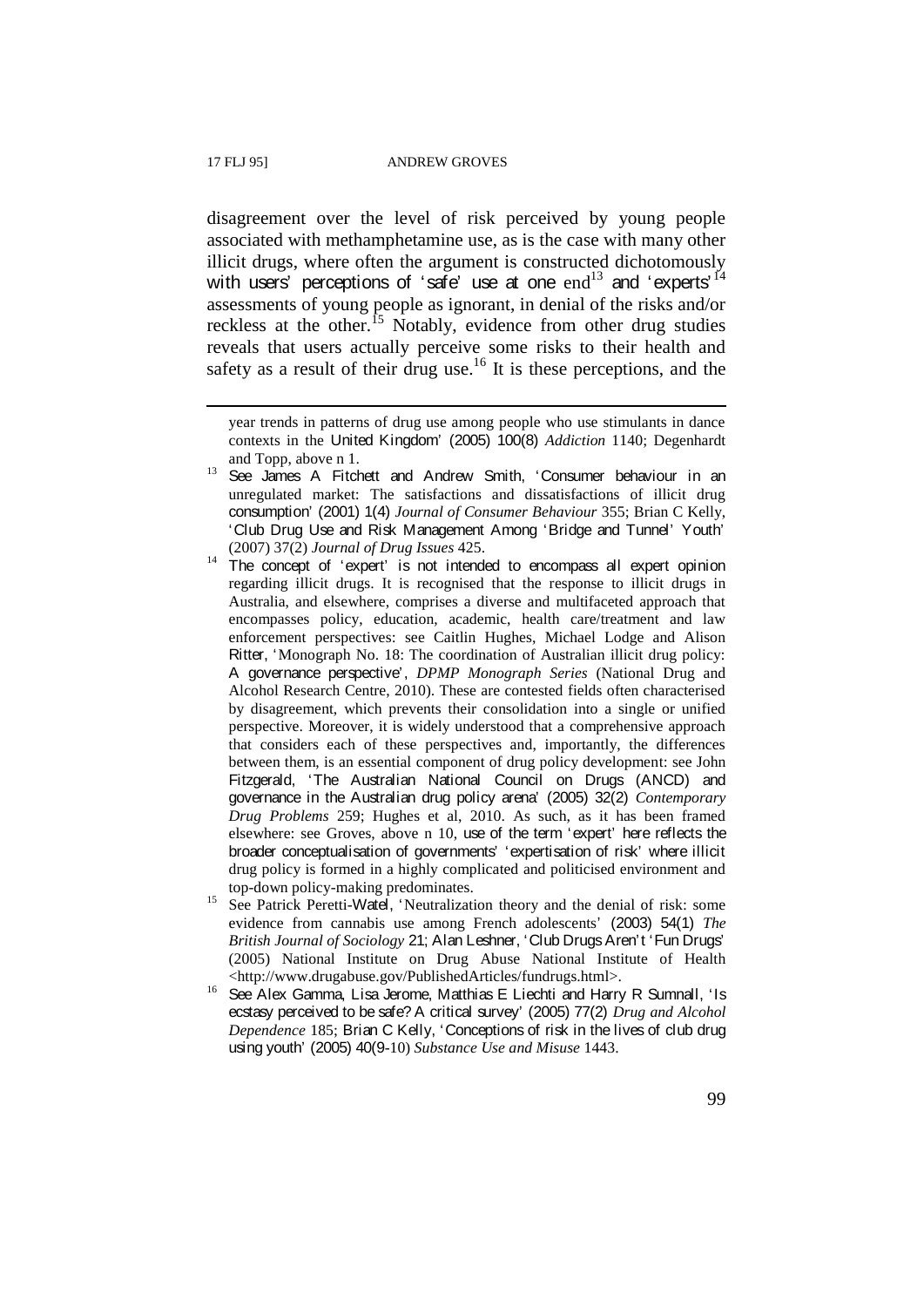way in which they are constructed, that were central to this study given that current drug policies do not acknowledge that young people may perceive that they have the capacity for rational thought in relation to the use of methamphetamines and use this knowledge to guide their behaviour.

In a large study of consumption habits in night-time leisure venues across three Australian cities (Melbourne, Sydney and Perth), Miller and colleagues<sup>17</sup> examined levels of use and intoxication across a range of licit and illicit substances, as well as the relationships between intoxication, venue trading hours and polysubstance use and engagement in 'risky' activities. Using a similar methodology, a comparable level of methamphetamine use was found among young nightclubbers (17.0 percent), which although did not evaluate participants' perceptions suggests a unique drug use setting. In a smaller study in Melbourne, Pennay and Moore<sup>18</sup> explored the 'micro-politics' of recreational use of illicit 'party drugs' among a social network of young drug users. While members of this network were considered otherwise 'well-integrated young people' who 'invoked the need for self-control', many struggled to regulate their use, demonstrating vulnerability to hedonistic motives (e.g. pleasure).<sup>19</sup> Other notable studies in Australia<sup>20</sup> and the UK<sup>21</sup> have examined the normalisation of drug use in nightclub settings, focusing on young people's drug use and consumption habits.

What is absent from much of this literature is an understanding of 'risk' and the context in which it is used. There is a wealth of

 $17$ 

<sup>&</sup>lt;sup>17</sup> Miller et al, above n 9.<br><sup>18</sup> Amy Pennay and David Moore, 'Exploring the Micro-politics of Normalisation: Narratives of Pleasure, Self-control and Desire in a Sample of Young Australian "Party Drug" Users' (2010) 18(5) *Addiction Research & Theory* 557.<br><sup>19</sup> Ibid 557.

 $20$  Cameron Duff, 'Party drugs and party people: examining the 'normalization' of recreational drug use in Melbourne, Australia' (2005) 16(3) *International Journal of Drug Policy* 161. 21 Fiona Measham, Judith Aldridge and Howard Parker, *Dancing on Drugs: Risk*

*Health and Hedonism in the British Club Scene* (Free Association Books, 2001).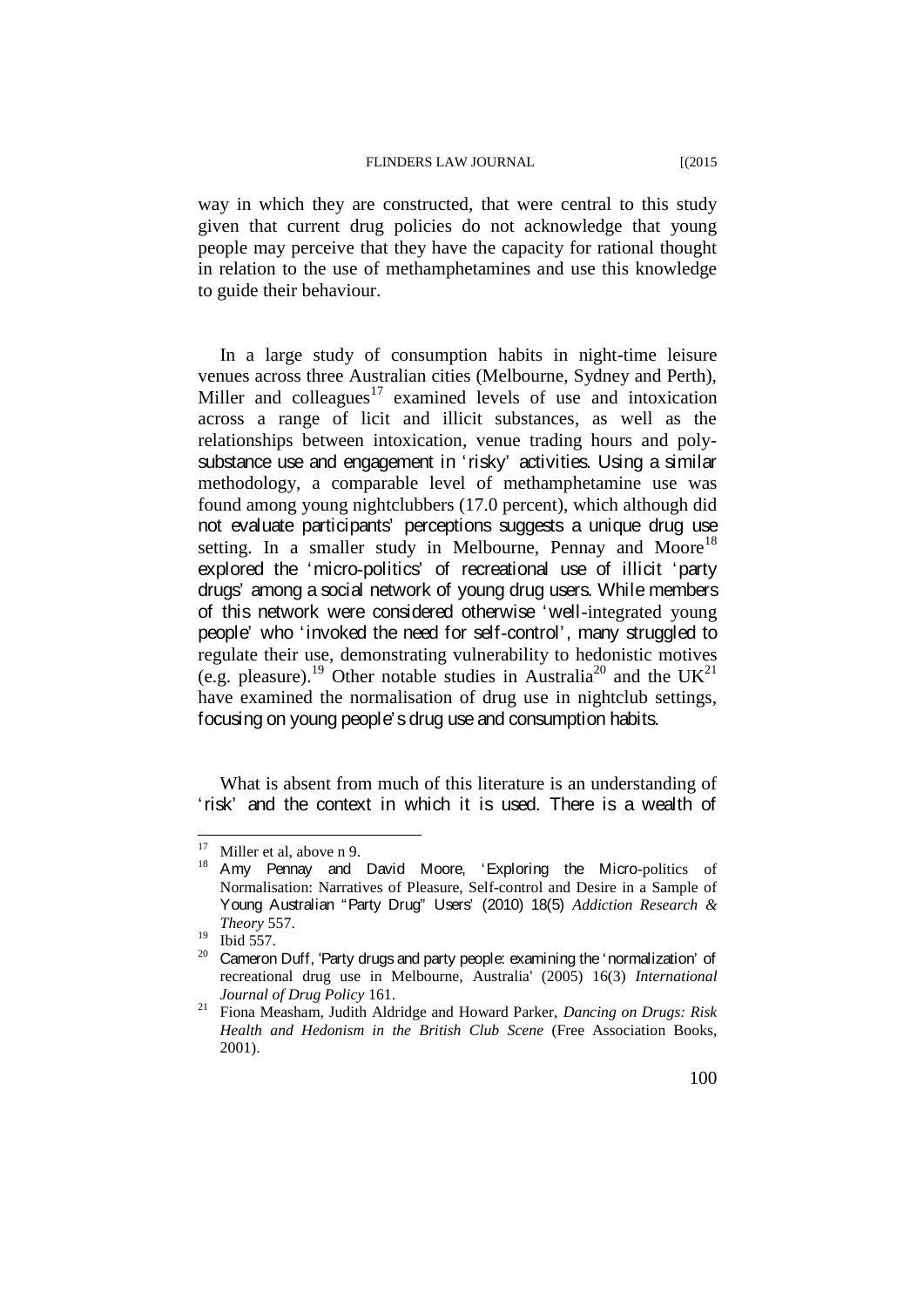literature on risk and risk perception<sup>22</sup> which reveals that 'risk' is often used to frame acceptable behaviour and responsibilise populations of people, particularly youth. From this perspective risk is viewed as a potentiality that produces negative consequences such as harm or loss and exists whether it is perceived or not.<sup>23</sup> It is therefore understood that risk is real and that in the nightclub its potential effects are varied. $^{24}$  Highlighting the significance of the general methodological approach undertaken, in which both users and non-users were included in the study, 'risk' is understood here more broadly to encompass instances in which young people feel at risk of being victims of others' drug use, being exposed to an environment in which drugs are used and being at risk by being consumers of methamphetamines in the nightclub. Such risks include exposure to dangerous items (such as needles), contact with individuals or groups intoxicated or otherwise affected by illicit drugs, consumption of poor quality substances and/or overdose, and increased attention from law enforcement officers or private security. It is perception of these risks and recognition of their consequences that shapes these young people's behaviour, understanding of which serves as the context for this paper.

Despite this literature, there is limited evidence regarding young people's attitudes towards the use of methamphetamines in the social setting of the nightclub, how such processes are socially guided, rationalised and, in many ways, accepted by certain groups of young people, and a broader understanding of how these factors impact their perception of risks. This empirical approach therefore serves to not only address a gap in knowledge but also provide context to what is already known, to support greater innovation and the development

<sup>22</sup> Ulrich Beck, *Risk Society: Towards a New Modernity* (Sage, 1992); Deborah Lupton, *Risk* (Routledge, 1999); Geoffrey Hunt, Kristin Evans and Faith Kares, 'Drug Use and Meanings of Risk and Pleasure' (Paper presented at the annual meeting of the American Sociological Association, Montreal Convention Center, Montreal, Quebec, Canada, 2006); George S Rigakos, *Nightclub: Bouncers, risk, and the spectacle of consumption* (McGill-Queen's University Press, 2008).<br><sup>23</sup> Hunt et al, above n 22.<br><sup>24</sup> Rigakos, above n 22.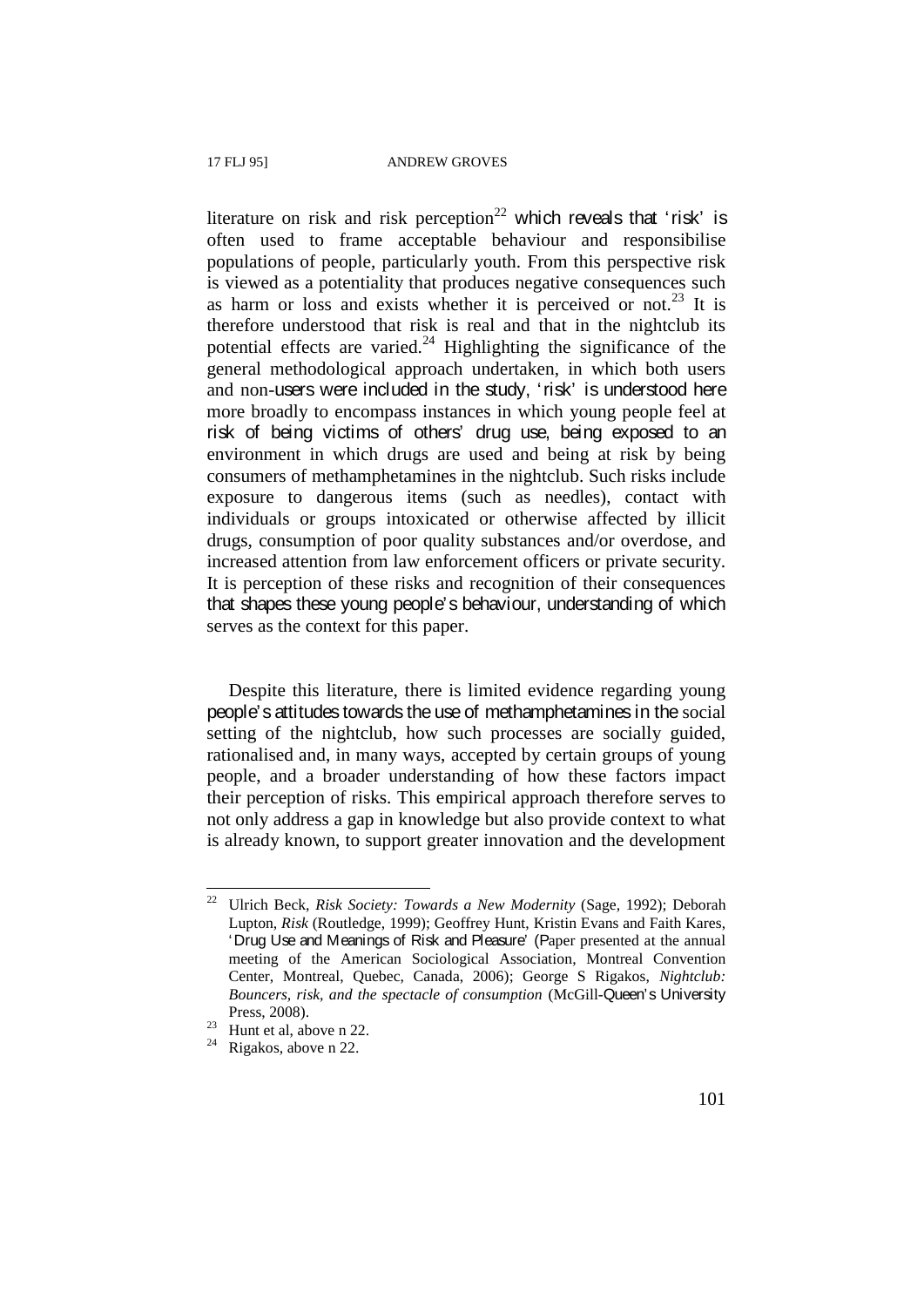of more effective and targeted harm-minimisation policies and initiatives, which is a key pillar of the National Drug Strategy.<sup>25</sup>

### III METHOD26

A self-report questionnaire examined young people's risk perceptions associated with the use of methamphetamines in Adelaide nightclubs. In contrast to other drug studies,  $27$  a covert approach was used whereby the questionnaire addressed perceptions of risk across the nightclub and did not reveal its focus on methamphetamines. An important feature of the study was that it sought the risk perceptions of young nightclubbers generally and so was not limited to the experiences of methamphetamines users. This approach allowed a more nuanced and situated understanding of the complex experience of the Adelaide nightclub, which only for some included the use of methamphetamines.

### A *Questionnaire Design*

The Perception of Risk (POR) survey comprised 28 questions that, in addition to building a profile of the typical Adelaide nightclubber using demographic data, examined participants' patterns of nightclub attendance; perceptions of nightclub risk; and knowledge of the prevalence of and risks associated with methamphetamine use. The order and depth of questions was arranged in this fashion so that participants were not guided in their responses <sup>28</sup> and, as noted above,

 $25$ 

<sup>&</sup>lt;sup>25</sup> Ministerial Council on Drug Strategy, above n 11.<br><sup>26</sup> This is a summary of the methodology employed in a larger doctoral study. For further details, please contact the author. The method and data presented in this paper relates to ethics approval no. 4271, granted 20 November 2008 by the

Flinders University Social and Behavioural Research Ethics Committee.<br><sup>27</sup> See Philip N Murphy, Michelle Wareing and John E Fisk, 'Users' perceptions of the risk and effects of taking ecstasy (MDMA): a questionnaire study'

<sup>(2006) 20(3)</sup> *Journal of Psychopharmacology* 447. 28 Bruce Berg, *Qualitative Research Methods for the Social Sciences* (Pearson Education, 2007); Arlene Fink, *The Survey Kit: How to ask survey questions* (Sage Publications, 2003).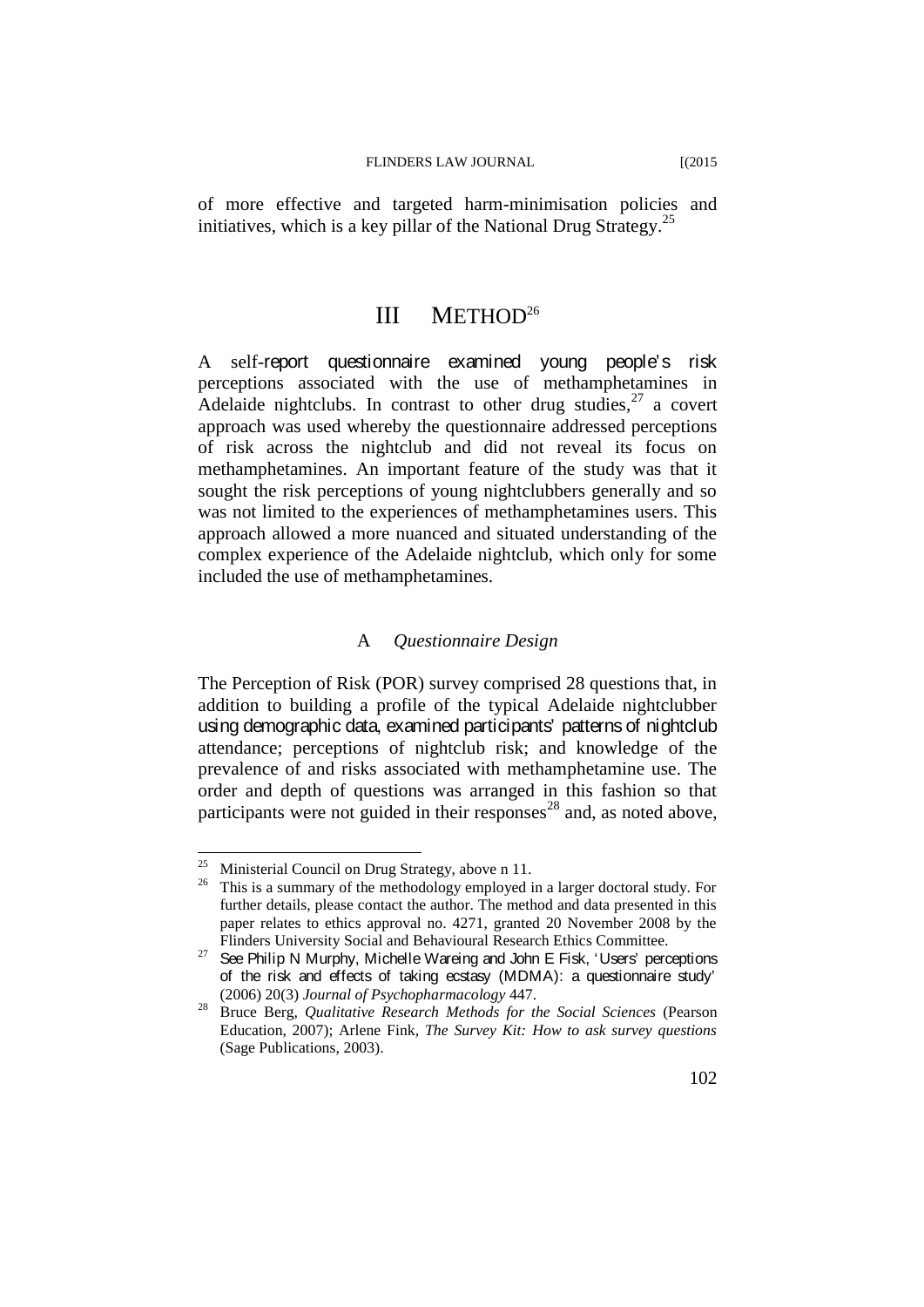so that the emphasis on methamphetamines was not obvious to participants. This not only provided a more relaxed point of entry, but also created a more organic narrative moving from description of general experiences to more central and personal topics.<sup>29</sup> Understanding of the potentially sensitive nature of the information and the public environment in which it was sought, meant that questions regarding participants' use of methamphetamines were located near the end of the questionnaire, reducing the effects of selection and response bias, maximising participation and enhancing the overall reliability of the data.<sup>30</sup> The survey was designed to take five minutes to fill-out and was completed by participants *in situ*, the significance of which is discussed shortly.

To build a profile of the typical Adelaide nightclubber participants were asked to record their age, gender, residential area, occupation and highest level of educational attainment. Participants were then asked to identify their pattern of nightclub attendance (e.g. how often, when and why), describe their motivations for attending these nightclubs and outline the process involved, with reference to the role of social group membership. The next section asked participants to describe the risks associated with Adelaide nightclubs and detail any strategies used to respond to these concerns. The final section sought information regarding participants' knowledge of the prevalence of methamphetamines in the nightclub, possible motivations for their use and perceptions of the associated risks, including the impact of its use or the risks on their behaviour. The survey concluded with a question asking whether participants had ever used methamphetamines.

The survey questions were predominantly structured as content, order, and response choices, $31$  with a small number of open questions to enable participants, for example, opportunity to qualitatively

 $29$  Fink, above n 28.

<sup>&</sup>lt;sup>30</sup> John W Creswell and Vicki L Plano Clark, *Designing and conducting mixed methods research* (Sage, 2007). 31 Ronet Bachman and Russell Schutt, *Fundamentals of Research in Criminology*

*and Criminal Justice* (Sage Publications, 2008).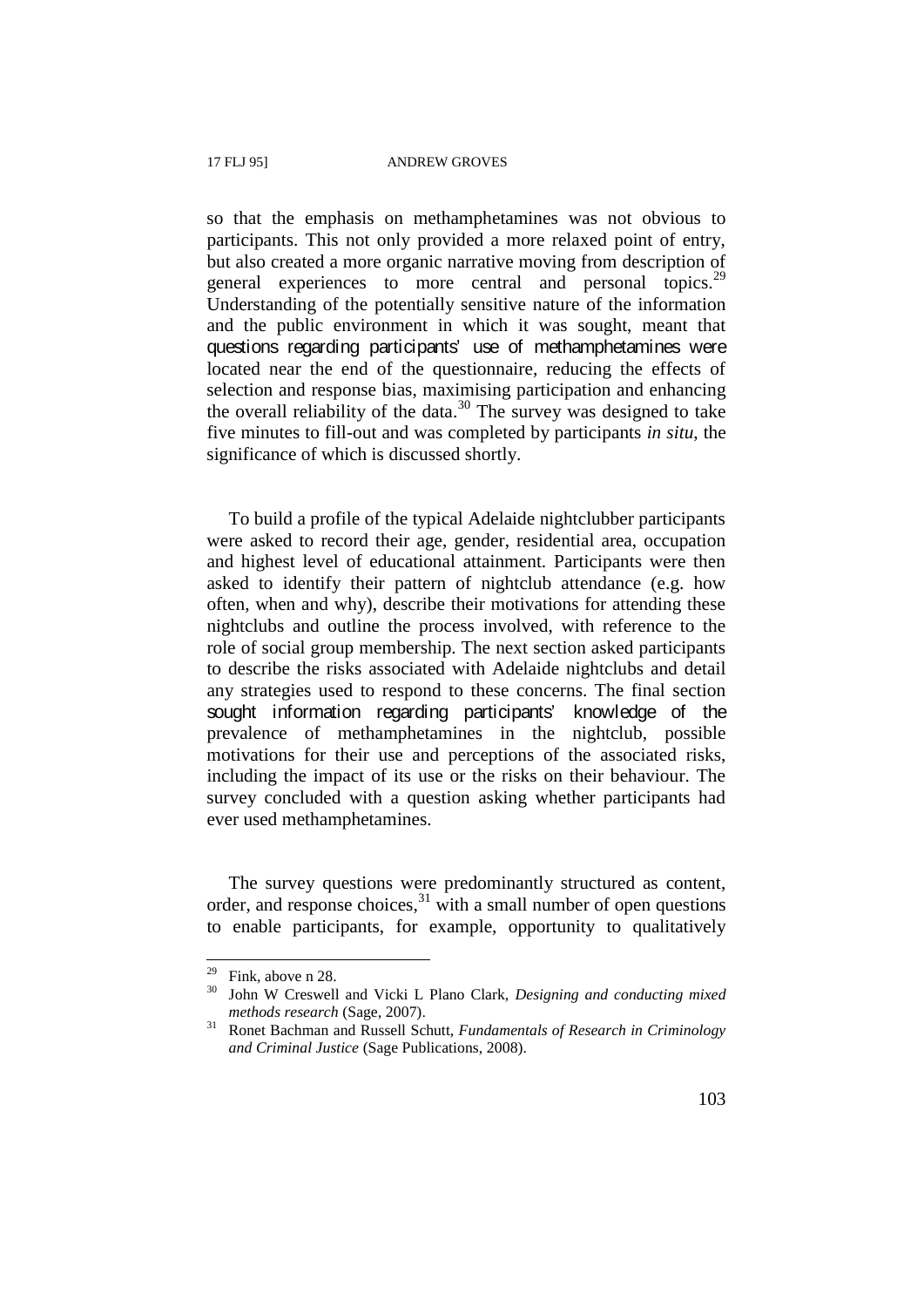describe their perceptions without being limited by the survey instrument. Of the 28 questions, 17 utilised Likert Scales 32 to convey the perceived prevalence of specific behaviours or the level to which respondents' agreed with given statements. Responses were rated on a five-point scale and ranged from one ('strongly disagree') to five ('strongly agree'). To address passive participation and reduce false responses,<sup>33</sup> a 'Neutral' category was included in each scale (represented by the number three). Importantly, the content and structure of the survey questionnaire was guided by feedback garnered from a pilot study, as well as from preliminary fieldwork undertaken in each of the five research venues in the weeks prior to approaching potential participants. For example, the order and type (e.g. tick-box versus short answer) of questions was directly influenced by this feedback, highlighting the need to limit the survey to one A4 size sheet of paper, given the constraints associated with approaching individuals prior to their entry to the nightclub. The high response rate suggests that the overall design and presentation of the survey was an appropriate methodology.

### B *Questionnaire Distribution*

A feature of the POR questionnaire was that it engaged the sample *in situ*, a method used effectively in previous notable drug studies.<sup>34</sup> Participants were not approached 'in the club', but were recruited while waiting to enter venues providing a comparable assessment of attitudes and experiences *immediately* prior to entering the nightclub. It was found that most, if not all, were thinking about their experience of the nightclub and engaging in actions and behaviours typical of being inside the venue. Even before entering the club these young people were no longer thinking about work or study, and instead had *transformed* into what can be identified as 'the clubber'. The distribution of the survey questionnaire in this manner therefore allowed an efficient and contextually appropriate method of assessing the perceptions, feelings and experiences of a significant

<sup>32</sup> John Creswell, *Research design: Qualitative, quantitative, and mixed methods approaches* (Sage, 2003).<br><sup>33</sup> Bachman and Schutt, above n 31.<br><sup>34</sup> Measham and Moore, above n 1; Measham et al, above n 21.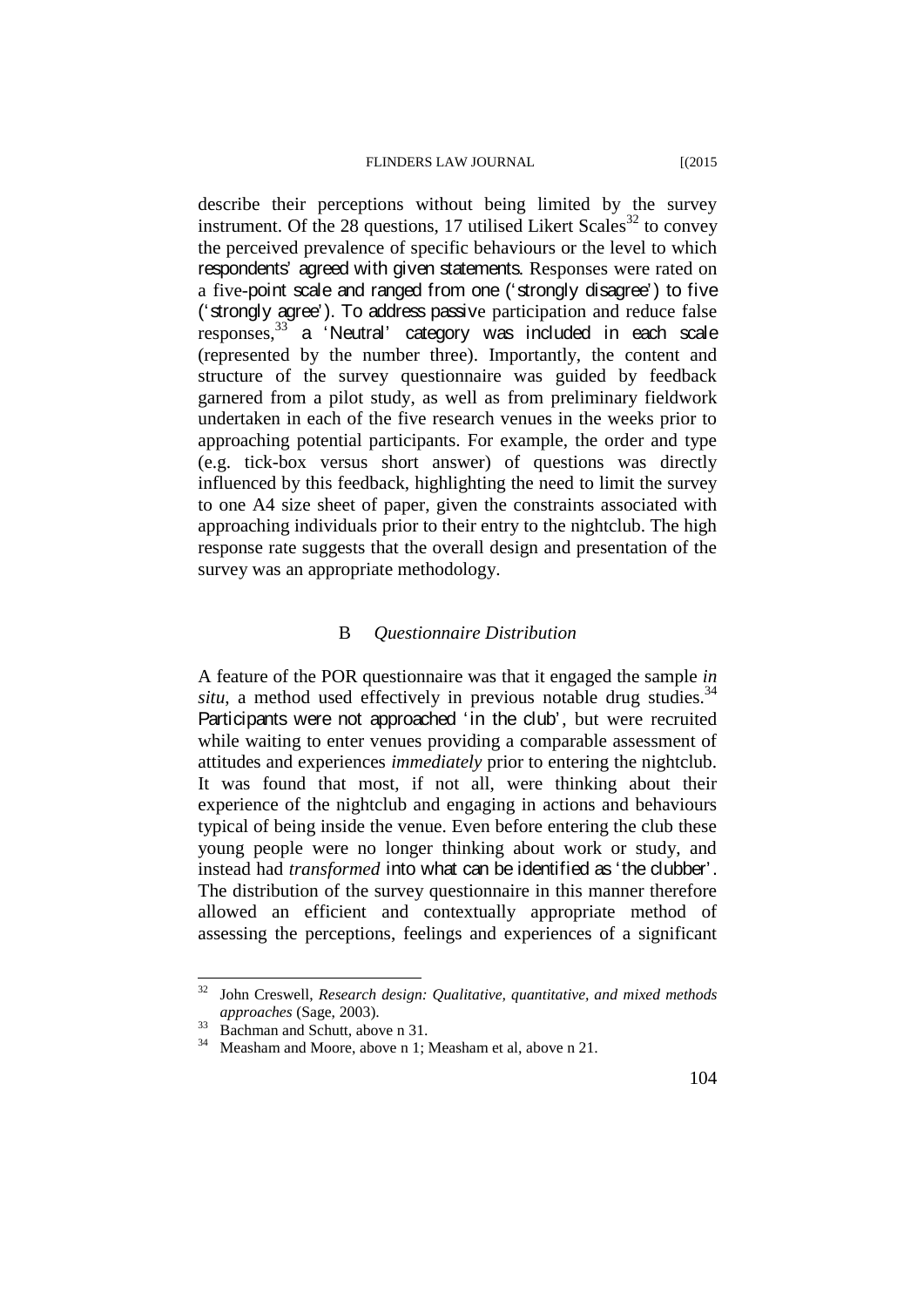$\overline{a}$ 

number of Adelaide's young nightclubbers as they were feeling them.

From May to August 2010, hard copies of the survey were disseminated to a randomly-selected sample of 18-25 year-olds recruited from outside five popular Adelaide nightclubs (*Hq, Savvy, Red Square, Electric Circus* and *Sugar*). 35 The researcher was careful to employ random sampling in terms of research venue, day of the week and time of evening, in order to produce a representative sample and reduce the effects of selection and response bias. The research was conducted over a total of 54 days, with each venue attended equally across Wednesday, Friday, Saturday and Sunday nights, for 4-5 hours and mostly between 9pm and 2am, though start and end-times were varied to ensure a random sample. Research site selection was an important task guided by three sources: data drawn from the pilot study used to develop a profile of the most popular venues; observations from preliminary fieldwork, cross-referenced with the pilot data; and comparison with venue-classification and licensing regulations (e.g. capacity, trading hours and event schedules). The sites selected varied from restricted licenses to 24 hour operation, were located in the city and at the time of the research were not restricted by more recent 'lock out' laws. Completed questionnaires were collected by the author and data was entered into the statistical analysis program SPSS for storage and subsequent analysis.

### C *Challenges and Limitations*

Recognising the limitations of researching 'hard-to-reach' populations and the role of 'gatekeepers',<sup>36</sup> the use of adaptive and

<sup>&</sup>lt;sup>35</sup> All potential participants were presented with a Letter of Introduction which contained information relating to the aims and rationale of the study, the participant's role within it and all ethical considerations, as per SBREC

 $\frac{36}{36}$  Stephen Lyng, 'Dangerous methods: risk taking and the research process' in Jeff Ferrell and Mark S Hamm (eds), *Ethnography at the edge: crime, deviance and field research* (Northeastern University Press, 1998); Nicola Taylor and Jackie Kearney, 'Researching Hard-to Reach Populations: Privileged Access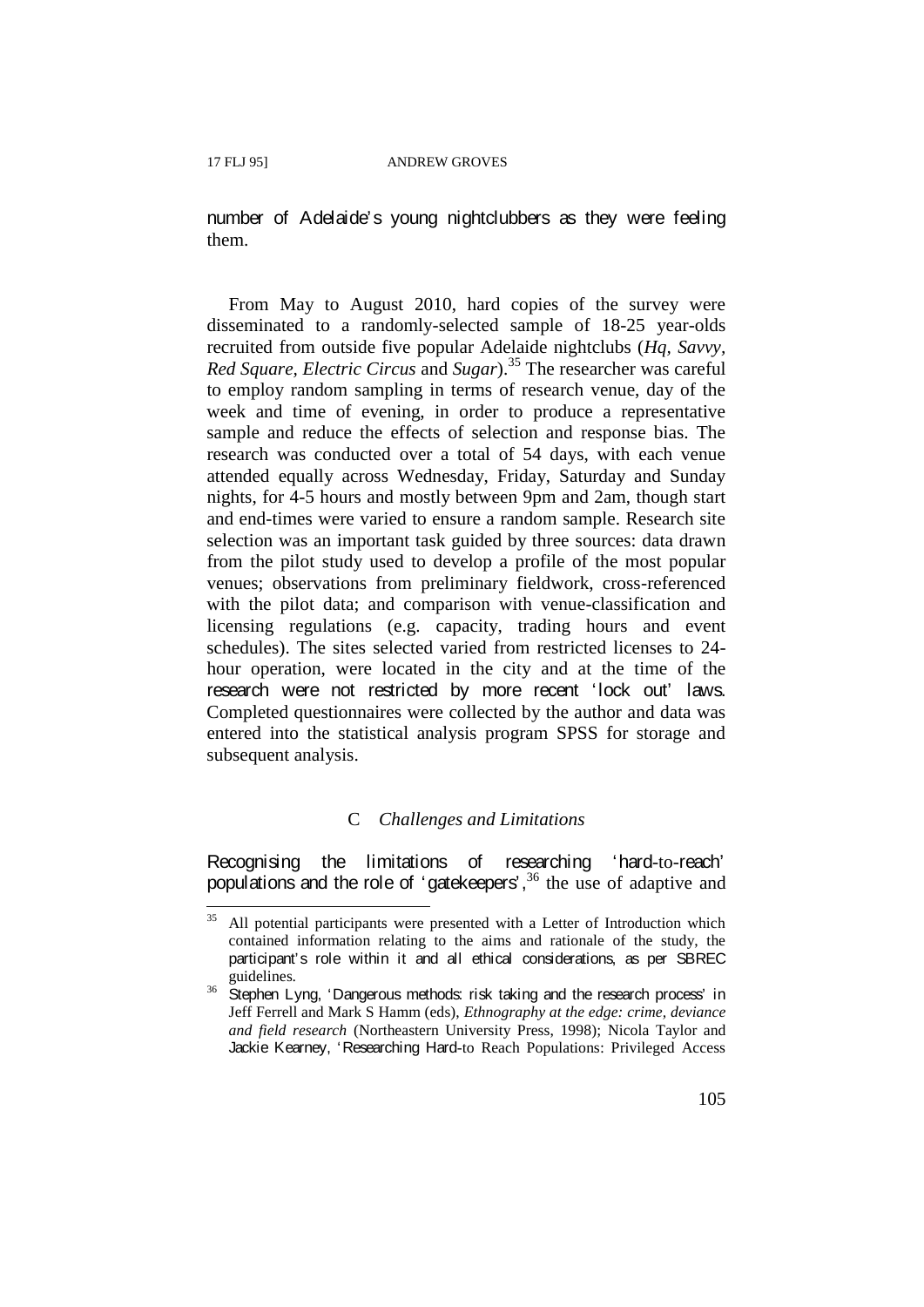situation-specific approaches, such as approaching participants *prior*  to nightclub entry (and away from bouncers and venue management) was considered an appropriate methodology. Equally, covertly structuring the survey instrument to ensure that participants were not aware of the research aims and not guided in their responses was also valuable. Despite this, a number of limitations must be noted.

First, this approach cannot claim to assess all young people who attend licensed venues and does not have the capacity to examine the young people who choose not to. However, I argue that a representative sample of this section of the community has been achieved and is consistent with previous comparable populations.<sup>37</sup> Second, the effects of patron intoxication (licit or illicit) on the validity and reliability of data obtained is acknowledged. Patrons who were visibly intoxicated were excluded from the sample (a total of 25 individuals) and recruitment occurred *prior* to entry into venues, though it is recognised that some participants would have 'pre-loaded'  $38$  before arriving at the nightclub. Third, that participants' completed the survey in a relatively public environment may have reduced the level of privacy and affect data reliability.

To wit, it was recognised that careful consideration was needed to manage participants' willingness to report such sensitive information (e.g. drug use), the influence of social desirability bias (e.g. underreporting or exaggeration), and the proximity of participants to other patrons and, potentially, law enforcement officers and private security. The survey instrument was anonymous and, in large part,

Interviewers and Drug Using Parents' (2005) 10(2) *Sociological Research Online* <http://www.socresonline.org.uk/10/2/taylor.html>; Paul Hodkinson, ''Insider Research' in the Study of Youth Cultures' (2005) 8(2) *Journal of Youth Studies* 131.<br>**Josephine Weekley, Lynlea Simmonds and Robert L Ali, 'South Australian** 

Trends in Ecstasy and Related Drug Markets 2005: Findings from the Party Drugs Initiative (PDI)', *NDARC Technical Report No. 255* (National Drug and Alcohol Research Centre, 2006); Marie Longo, Paul Christie, Robert Ali and Rachel Humeniuk, *South Australian Drug Trends 2002: Findings from the Illicit Drug Reporting System (IDRS)* (National Drug and Alcohol Research Centre, 2003). 38 Miller et al, above n 9, 79.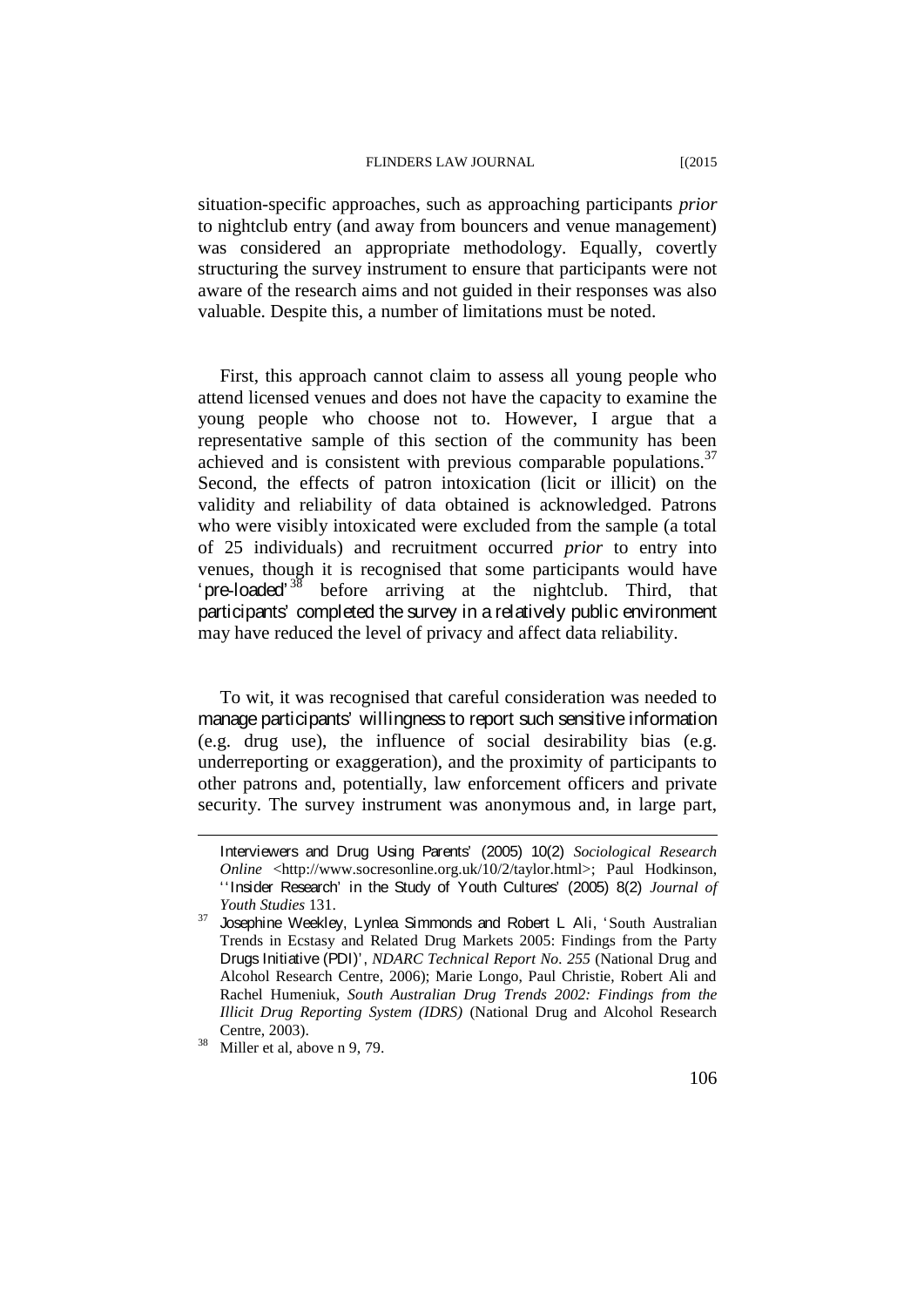concerns surrounding exposure were mitigated by peer group dynamics where groups of friends stood in closed circles, insulating group members from such. Friends were generally uninterested in each other's responses, with police officers and private security staff similarly unconcerned and no contact with participants or the researcher was made in this regard. It is argued that the covert nature of the research and broader focus on perceptions of risk reasonably minimised potential negative outcomes that may have affected the data.

### IV RESULTS AND DISCUSSION

### A *Sample Details*

Of the 600 individuals approached, 457 completed the survey  $-$  a response rate of 76 percent.<sup>39</sup> Males comprised 36.1 percent (n=165) of the sample, with a greater proportion identifying as female (63.9 percent, n=292). Most participants were aged between 18-21 years (74.4 percent; avg. 20.4 years). Overall, gender did not meaningfully influence the levels of perceived $40$  or actual use of methamphetamines within the sample. Although a greater proportion of females reported the use of methamphetamines, 41 the difference was very small and likely reflects the gender bias in the sample. To wit, though this finding contrasts previous studies where methamphetamines were more commonly used by males, $^{42}$  this does not constitute a challenge to the role and influence of gender in methamphetamine use, but rather the characteristics of this drug use setting.

<sup>&</sup>lt;sup>39</sup> Although no data was collected about non-respondents, no significant differences were observed when the survey instrument was pre-tested.<br>No significant differences were observed  $(x^2(1)=8.372, p=.079)$ .

<sup>&</sup>lt;sup>40</sup> No significant differences were observed  $(x^2(1)=8.372, p=.079)$ .<br><sup>41</sup>  $x^2(1)=8.012, p=.005, V=.138$ .

 $(1)^{2}$ <br>  $(x^2(1)=8.012, p=.005, V=.138.$ <br>
42 Michael Shiner, 'A dubious equality? Drug use and the discovery of gender' in Frances Heidensohn (ed), *Gender and justice: New concepts and approaches* (Willan, 2006).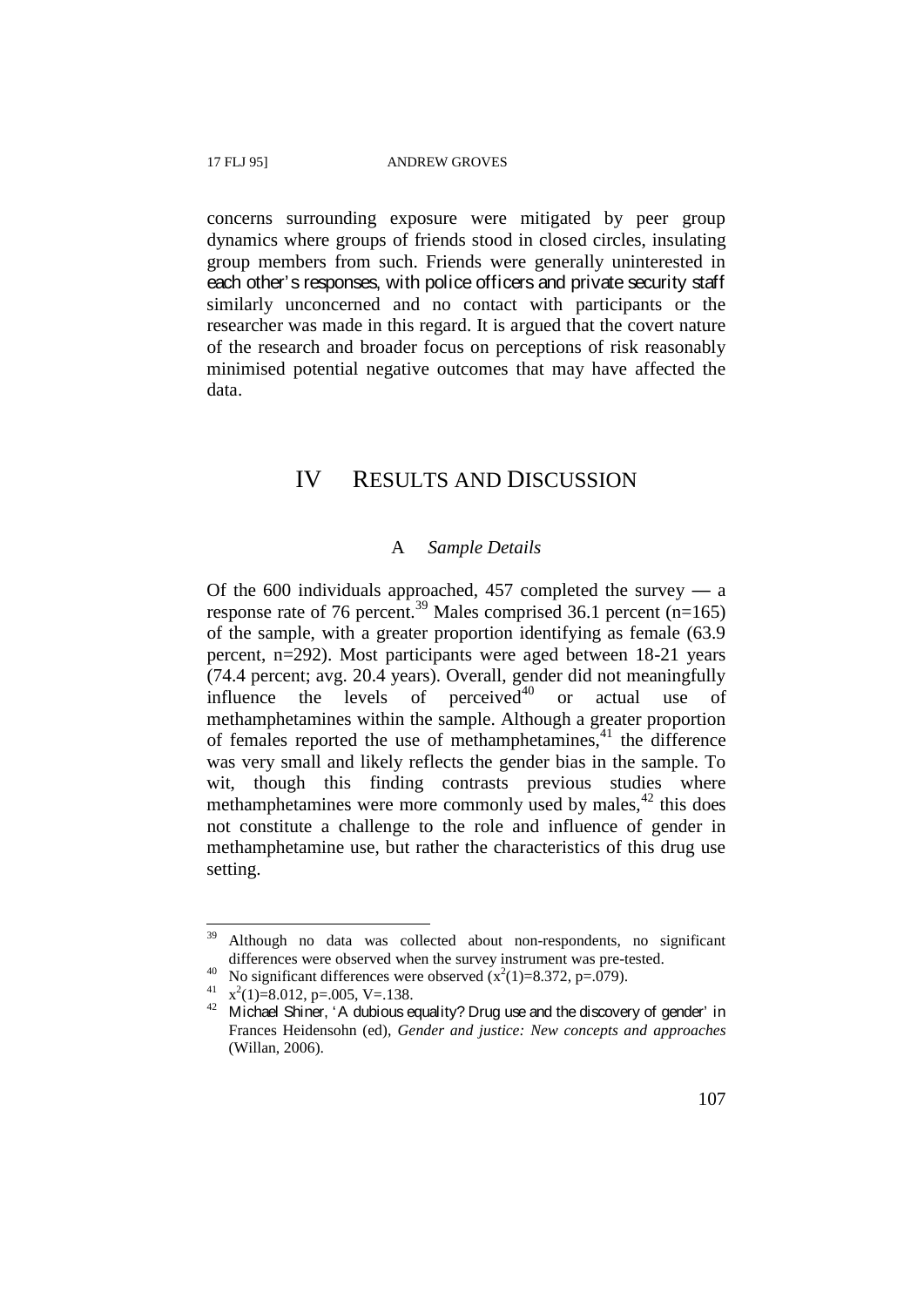Occupationally, the majority of participants were in parttime/casual (71.2 percent) or full-time employment (19.9 percent), which corresponds to national data.<sup>43</sup> Notably, a large proportion of the sample were also currently studying at university (83.2 percent), including the majority of those who reported using methamphetamines (87.5 percent), challenging traditional conceptions of drug users as uneducated. $44$  In terms of residential location most participants reported living in the southern (38.3 percent) and eastern (28.6 percent) suburbs of Adelaide, which are recognised as more socio-economically stable than the northern and western suburbs.<sup>45</sup> Only a small proportion of participants lived in the city (6.0 percent) where the majority of nightclubs are located.

In terms of illicit drug use, participants identified comparatively low rates of use of ecstasy (3.1 percent), heroin (1.0 percent) and cocaine (0.9 percent). The use of cannabis was more common (17.3 percent), but within the norms of the South Australian context.<sup>46</sup> In contrast, more than one-fifth (21 percent, n=96) of the sample reported the use of methamphetamines, which exceeds levels  $\sigma$ observed in national evaluations<sup> $47$ </sup> and other Australian night-time economy research.<sup>48</sup> While representative of a specific use context, this finding warrants further evaluation of young people's methamphetamine use within night-life space with particular reference to their perceptions of risk and subsequent behaviours.

### B *Patterns of Attendance*

A third of participants attended Adelaide nightclubs at least once a month (32.8 percent), with a further half reporting weekly attendance

<sup>43</sup> Australian Bureau of Statistics, 'Australian Demographic Statistics, June 2010'

<sup>(</sup>Australian Bureau of Statistics, 2011).<br>
<sup>44</sup> Duff, above n 20.<br>
<sup>45</sup> Australian Bureau of Statistics, 'Adelaide – A Social Atlas: 2006 Census of population and Housing' (Australian Bureau of Statistics, 2008). 46 Drug and Alcohol Services South Australia, *Illicit Drug Statistics* (DASSA,

<sup>2006).&</sup>lt;br>
<sup>47</sup> Australian Institute of Health and Welfare, above n 4.<br>
<sup>48</sup> See Miller et al, above n 9.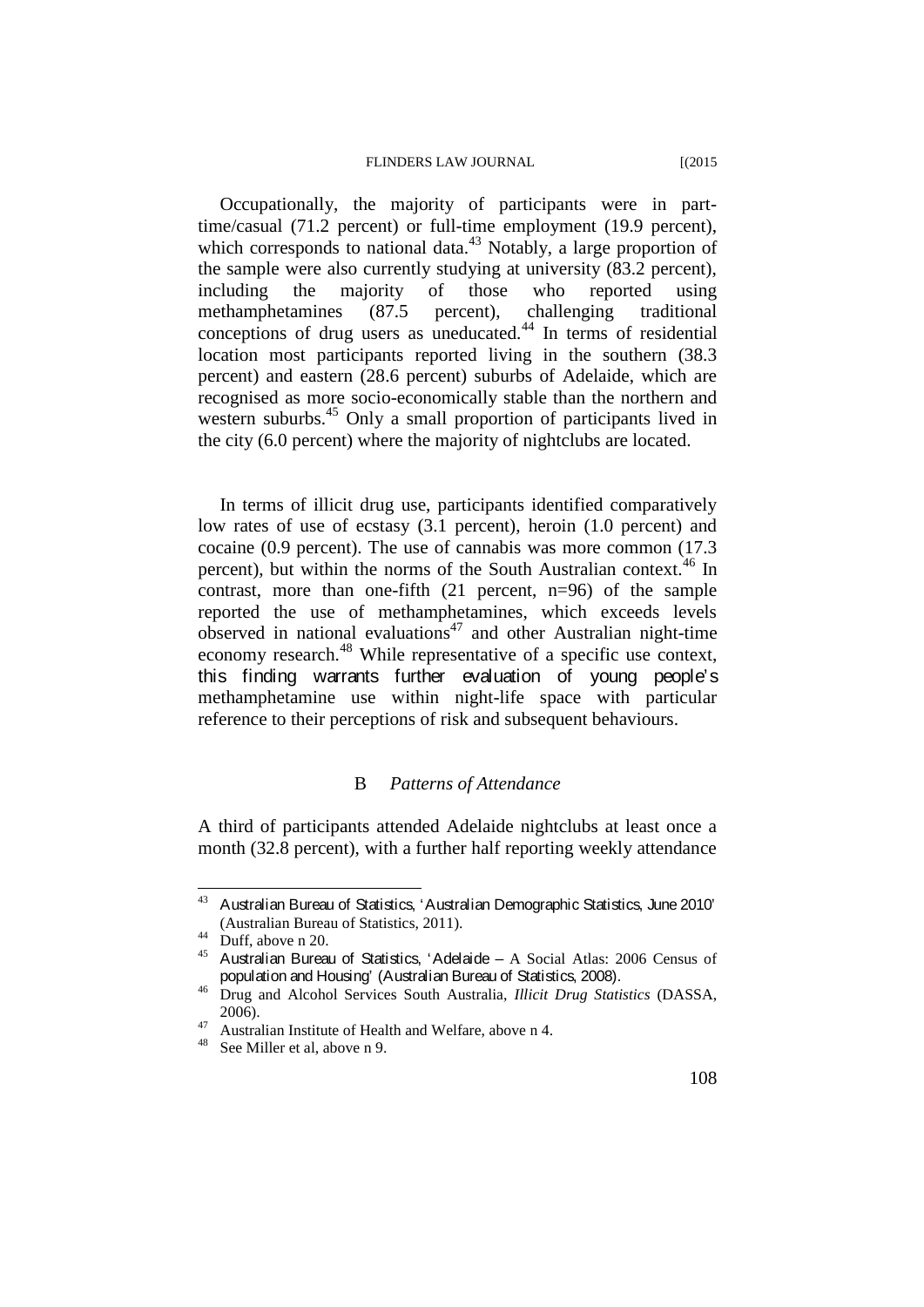(48.1 percent). This routine was held as a proud achievement for these participants, who believed that it demonstrated good organisation, greater financial capacity and high social status. Attendance was consistent across the sample in terms of gender. In contrast, age had a moderate influence, with 18-21 year olds attending nightclubs more often, primarily once a week (53.4 percent, n=182), than 22-25 year olds, who mostly attended once a month  $(46.2 \quad \text{percent}, \quad n=54)$ <sup>49</sup> Notably, participants' methamphetamine use and motivations for attendance did not influence the frequency of their nightclub attendance. Participants reported most frequent attendance on Saturday (74.2 percent), Friday (33.3 percent), and Wednesday (7.8 percent) nights, which coincided with nightclub marketing/promotion schedules with numerous events held on each of these nights. Nightclubs experienced minimal patronage on the remaining days of the week, with the exception Sundays, which became more popular when followed by a public holiday.

It has been claimed<sup>50</sup> that young people often possess sinister motives for their use of nightclubs and leisure spaces, including rebellion from societal values, loss of control, use of illicit drugs, desire for violence and participation in risky sexual activity. This was not apparent in the present study, where participants' motivations for attending Adelaide nightclubs were primarily social in nature and centred on the consumption of leisure (see Table 1). It is recognised that because the survey relied on self-report data, the range and/or accuracy of participants' responses may be constrained by their willingness to report drug consumption (and associated behaviour) as a motivation for nightclub attendance. However, the categories presented in the survey were drawn from the pilot study, confirming their relevance to the Adelaide nightclub context. No differences were observed across gender, drug use or frequency of attendance,

<sup>&</sup>lt;sup>49</sup> U=13699.5, Z=-3.368, p=.001.

<sup>&</sup>lt;sup>50</sup> Gloria A Moss, Scott Parfitt and Heather Skinner, 'Men and women: Do they value the same things in mainstream nightclubs and bars?' (2009) 9(1) *Tourism and Hospitality Research* 61; David Grazian, 'The Girl Hunt: Urban Nightlife and the Performance of Masculinity as Collective Activity' (2007) 30(2) *Symbolic Interaction* 221.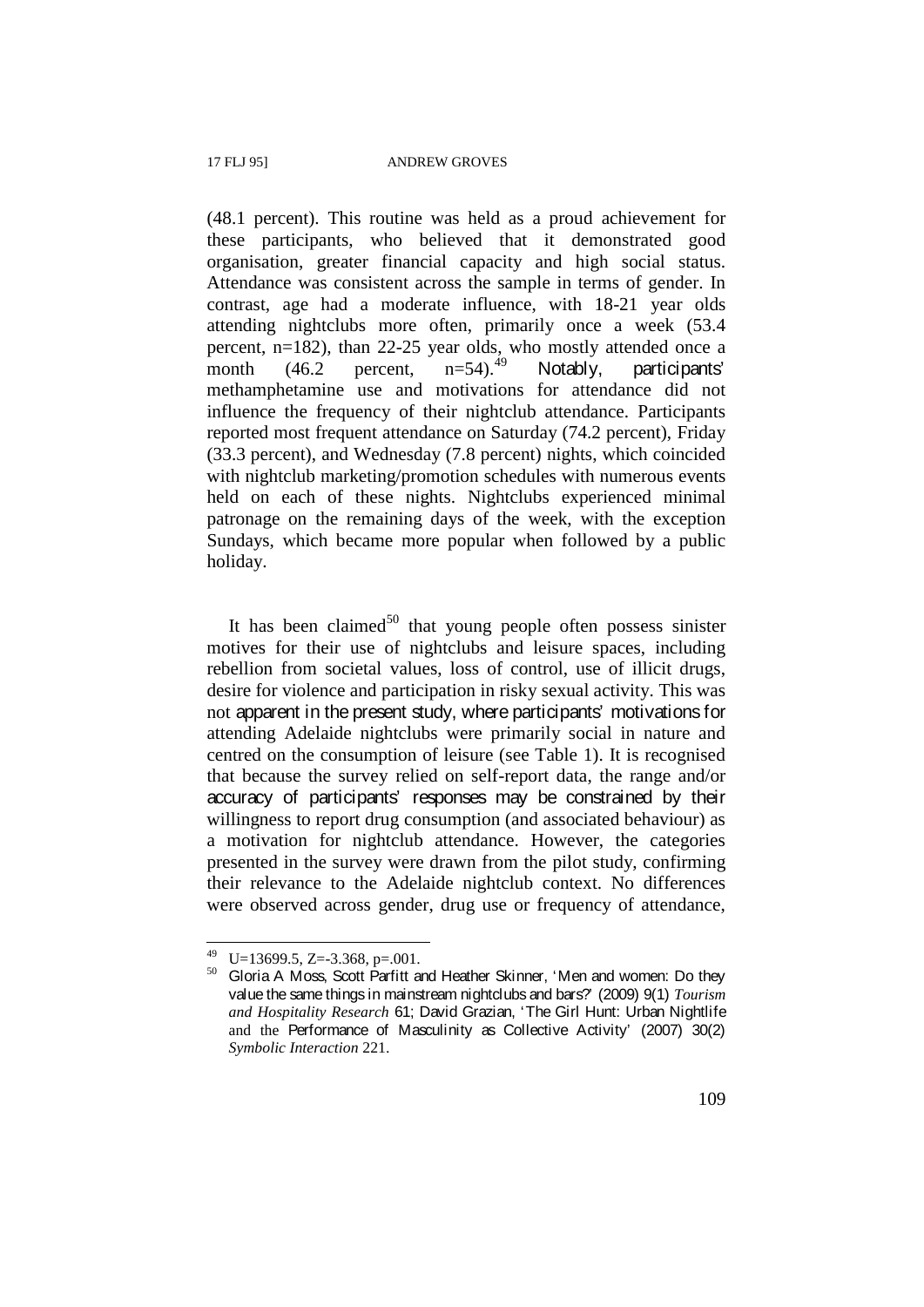suggesting homogeneity in participants' motivations to attend Adelaide nightclubs. Even though methamphetamine use is perceived to be prevalent in Adelaide nightclubs (see Part D), only 3.3 percent of participants — including those who identified as users — were motivated to attend these venues because of their use.

| таолед<br>мончать ю петато автате |      |
|-----------------------------------|------|
|                                   | %    |
| Socialising                       | 92.6 |
| Music                             | 86.9 |
| Drinking                          | 73.1 |
| Dancing                           | 65.6 |
| To be seen                        | 13.6 |
| To pick up                        | 10.7 |
| Methamphetamines/their use        | 3.3  |
| Other (birthday celebrations)     | 26   |
| $n = 457$                         |      |

Table 1 Mathematican for windstable attendance

Even though these figures do not challenge traditional conceptions of the motivations for the use of night-time leisure spaces,  $51$  that the role of methamphetamines appears limited suggests the need for evaluation of what other factors influence this decision. For example, there was a small relationship between age and how the nightclub is used, with younger participants typically more motivated by dancing, 'being seen' and drinking than older participants, most of whom attended nightclubs to listen to music and socialise.<sup>52</sup> It appears that as they get older, these young people redefine the purpose of leisure in their lives and their capacity to consume it, and seek more balanced, group-oriented activities (e.g. socialising).

This pattern is borne out by the data, in which participants' motivations for going out were commonly linked to social group membership and its importance, with much of their behaviour and decision-making guided by this social network. Indeed, a large

<sup>&</sup>lt;sup>51</sup> Moss et al, above n 50; Hutton, above n 12.<br><sup>52</sup> x<sup>2</sup>(1)=14.463, p=.002, V=.23.

 $x^2(1)=14.463$ , p=.002, V=.23.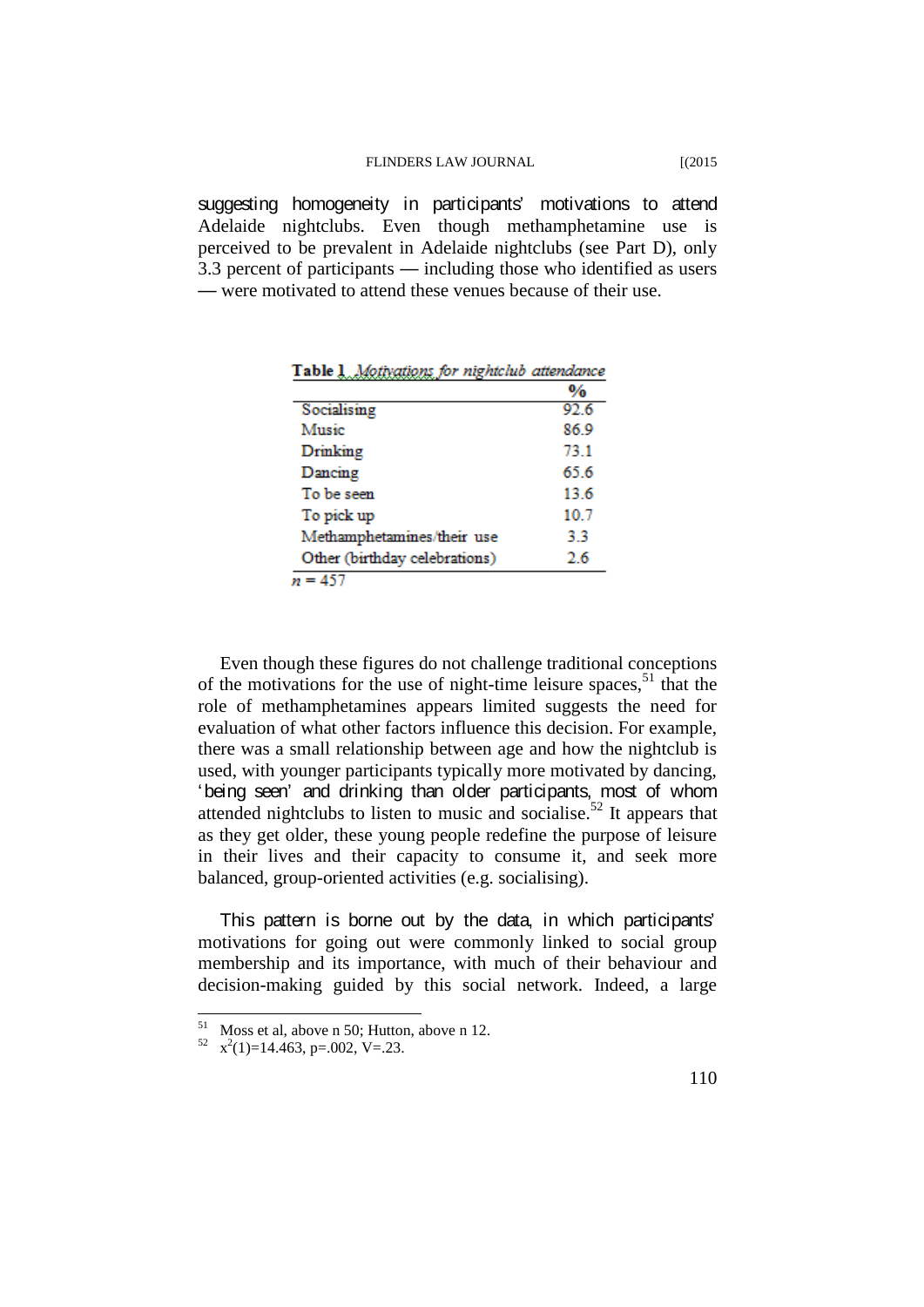proportion of participants identified that they attended nightclubs with the same group of friends (87.4 percent) and that being part of this group was important (83.4 percent) to the overall nightclub experience, both of which represent significant relationships.<sup>53</sup> The scale of these figures demonstrates the substantial role that social group membership plays within young people's nightclub experiences, which does not appear to prioritise methamphetamine use. Notably, this was consistent across the sample.

### C *Nightclub Risk*

To place this research within a risk discourse and determine what factors influence young people's perceptions of risk, participants were asked to identify whether they perceived attendance at Adelaide nightclubs to be risky. Interestingly, the response was divided with almost half of the sample disagreeing (37.9 percent) or strongly disagreeing (11.8 percent) with this statement (49.7 percent in total), while a further third agreed or strongly agreed that attending Adelaide nightclubs is risky (31.5 percent).

A series of chi-square tests examined what factors contributed to this finding, the first of which found that gender had a moderate influence on participants' perceptions of risk with a greater proportion of females perceiving Adelaide nightclubs to be risky than males.<sup>54</sup> This is supported by previous empirical work that suggests females commonly experience greater victimisation, typically as a result of drink spiking, alcohol-related violence and sexual assault.<sup>55</sup> Participants' frequency of attendance similarly contributed to their perceptions of risk with more frequent attendance associated with lower levels of perceived risk.<sup>56</sup> To wit, more frequent attendance  $-$ 

 $r = 0.221$ , n=457, p=.000.

 $x^2(1)=20.208$ , p=.000, V=.298.

<sup>&</sup>lt;sup>55</sup> Grazian, above n 50; Natalie Taylor, Jeremy Prichard and Kate Charlton, 'National project on drink spiking: investigating the nature and extent of drink spiking in Australia' (Report prepared for the Ministerial Council on Drug Strategy, 2004).<br> $r=-.296$ , n=457, p=.000.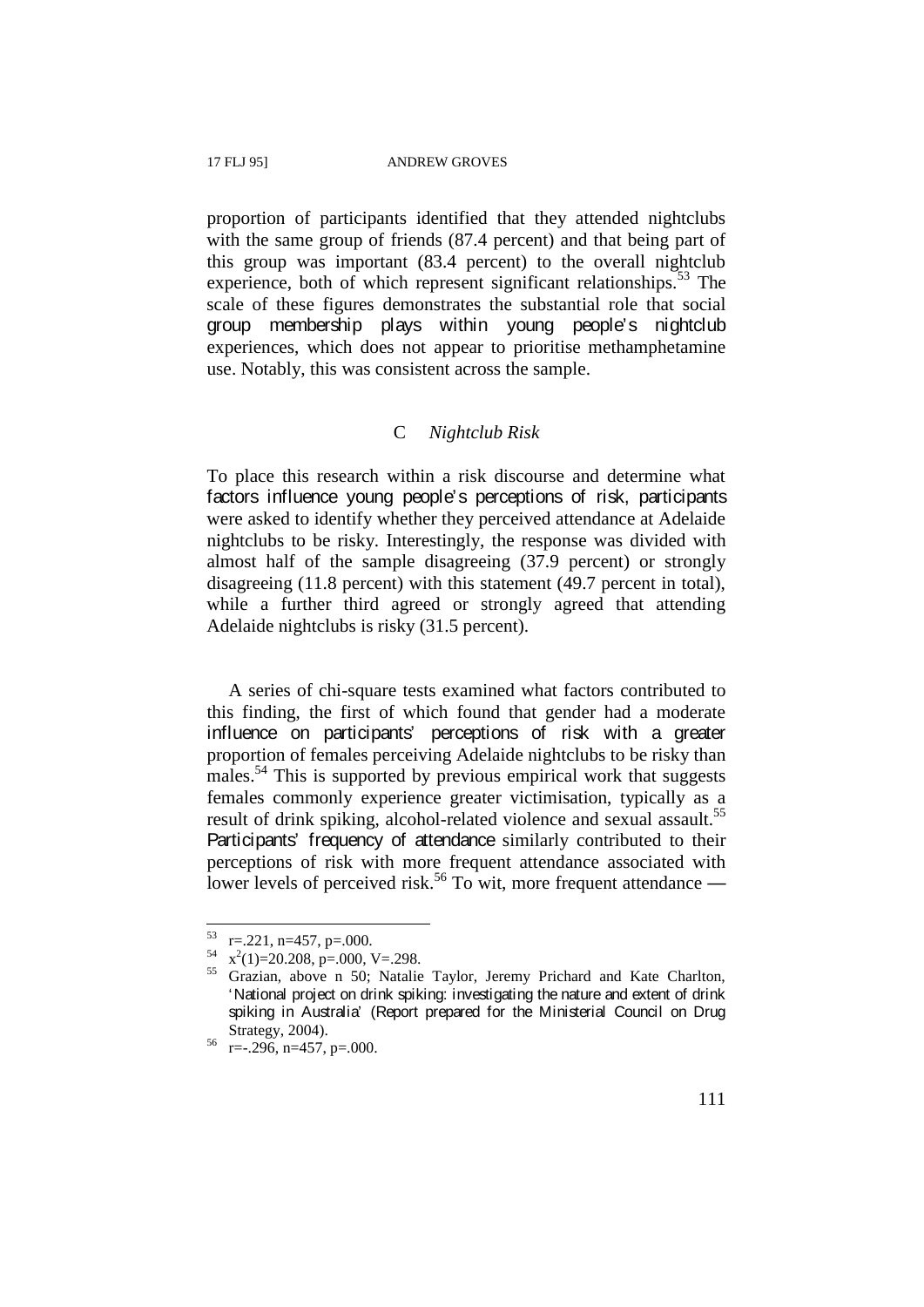or 'exposure' — appears to provide these young people with opportunities to build greater knowledge (and, in many ways, acceptance) of the characteristics of the nightclub and awareness of their effect, if any, on their own experiences of 'risk'.

Participants' methamphetamine use was also significantly related to their perceptions of risk, though the data produced unexpected results. Specifically, greater proportions of non-users in each case perceived attendance at Adelaide nightclubs as *not* risky,<sup>57</sup> and that they felt *less* at risk because of drugs<sup>58</sup> than those who identified as users. This suggests that for non-users, at least, methamphetamines may not be the primary risk they are exposed to in the club and that a variety of other factors may be of more concern. These findings also indicate a complex interplay between the use of methamphetamines and users' risk perceptions, which appears to centre on perceptions of safety with regard to the purchase of their 'gear', the environment in which it is consumed and, perhaps most importantly, how much is used (i.e. 'controlled consumption'). The significance of this interplay — equating ultimately to the development of risk management strategies by both users *and* non-users — is that the purpose of young people's use of the nightclub is again illuminated as the safe consumption of leisure. This demonstrates a range of other risks in the club of comparable or greater concern that are considered equally by users and non-users. This much is borne out by the data in which, as shown in Table 2, participants identified violence, drink spiking, and alcohol-related negative outcomes as primary risks, while methamphetamine use was largely unproblematic. 'Sexual assault/unwanted attention' was also considered a risk of a night out, predominantly by females, which as identified in previous research<sup>59</sup> likely reflects the gender bias within the sample. In fact, the influence of gender was consistent across the data with a significantly<sup>60</sup> greater proportion of females identifying

 $\frac{57}{58}$  x<sup>2</sup>(1)=40.549, p=.000.

 $x^2(1)=40.549, p=.000.$ <br>  $x^2(1)=26.867, p=.000, V=.210.$ 

<sup>&</sup>lt;sup>59</sup> Moss et al, above n 50; Grazian, above n 50; Taylor et al, above n 55.<br><sup>60</sup> Violence (U=20856.5, Z=-2.777, p=.005), sexual assault (U=20733.5, Z=-3.673, p=.000), drink spiking (U=18557.5, Z=-4.911, p = .000), alcohol-related negative outcomes (U=20487.0, Z=-3.216, p=.001), passing out (U=22605.0, Z=-3.250, p=.001), and getting in a bad situation (U=22225.0, Z=-2.111,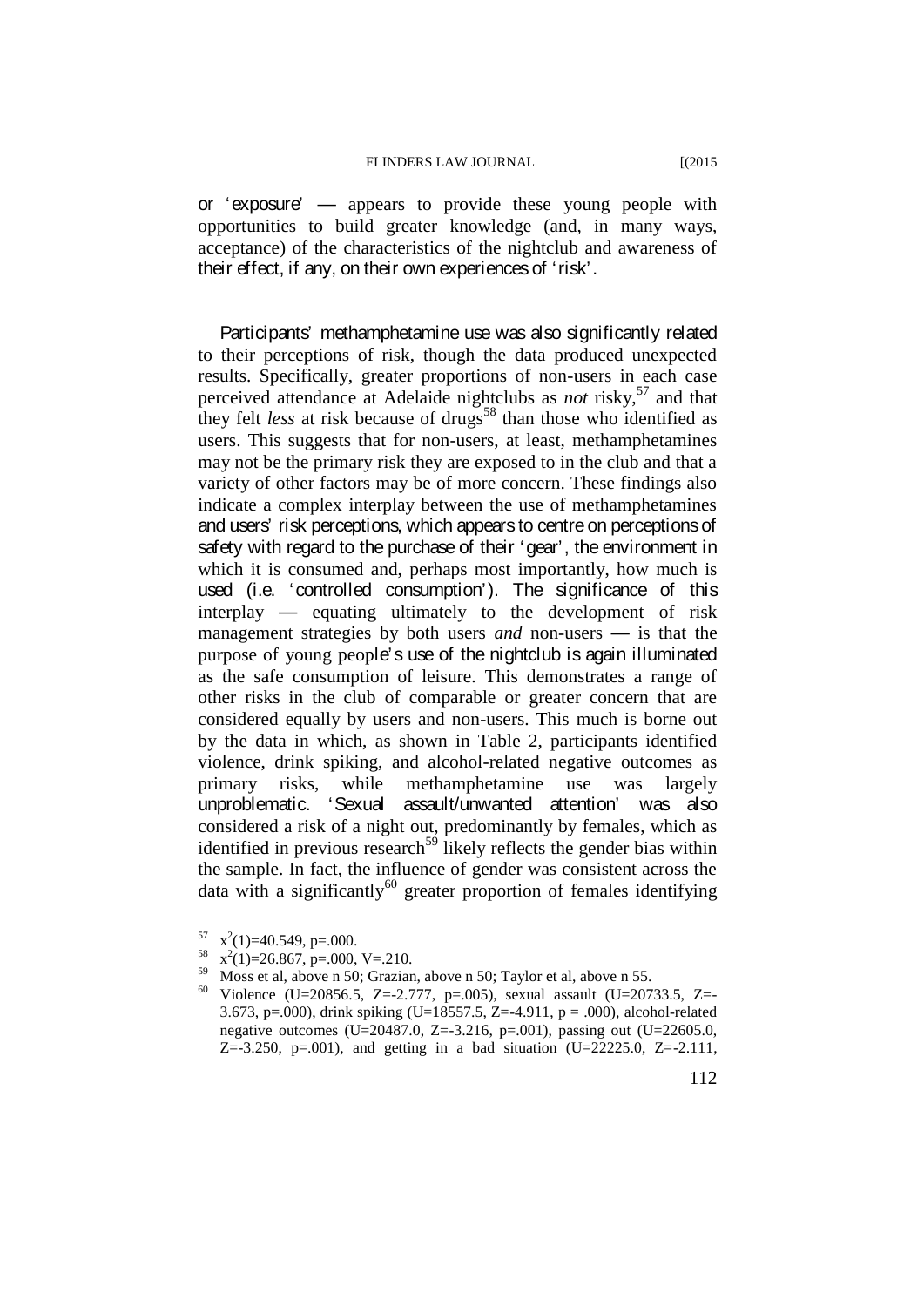violence, drink spiking, alcohol-related negative outcomes, passing out, and getting in a bad situation as risks. Notably, gender did not influence participants' perceptions of methamphetamine use as a risk of attending nightclubs.

Table 2. Perceived risks of a night out

|                            | Total | <b>Males</b> | <b>Females</b> | <b>Users</b> | Non-users | 18-21 | 22-25 |
|----------------------------|-------|--------------|----------------|--------------|-----------|-------|-------|
| Violence                   | 56.5  | 47.9         | 61.3           | 57.9         | 51.0      | 56.2  | 57.3  |
| Sexual assault             | 18.6  | 9.7          | 23.6           | 15.6         | 18.4      | 17.6  | 21.4  |
| Drink spiking              | 35.9  | 21.2         | 44.2           | 32.3         | 36.8      | 38.5  | 28.2  |
| Methamphetamine use        | 8.3   | 10.3         | 7.2            | 10.2         | 6.1       | 7.9   | 9.4   |
| Alcohol-related problems   | 35.0  | 25.5         | 40.4           | 35.4         | 34.9      | 38.5  | 24.8  |
| Theft/mugging              | 7.7   | 4.8          | 9.2            | 17.7         | 5.0       | 7.6   | 7.7   |
| Passing out                | 3.9   | 0.0          | 6.2            | 3.1          | 4.2       | 5.0   | 0.9   |
| Getting in a bad situation | 17.1  | 12.1         | 19.9           | 10.4         | 15.8      | 19.7  | 9.4   |
| <b>A 277</b>               |       |              |                |              |           |       |       |

 $n = 457$ 

The variance between users and non-users also had a limited impact on what participants perceived to be risks of a night out, with 'theft/mugging' the only category in which a difference was observed. A higher proportion of users indicated 'theft/mugging' as a risk of nightclub attendance than non-users,  $61$  which was explained by many of the interviewees to be a product of users' fear that their 'gear' would be stolen by other nightclub patrons or passers-by. Interestingly, this was not associated with a fear of theft/mugging as a negative outcome *caused* by their drug use (i.e. being 'high'). By comparison, age explained a significant proportion of the differences found between the samples, with fewer 22-25 year olds identifying drink spiking,  $62$  alcohol-related negative outcomes,  $63$  and getting in a  $b$ ad situation<sup>64</sup> as risks of the nightclub than the younger sample. As noted above, this appears to reflect the shift in function of nightclubs for participants as they get older, where threats to their safe

p=.035).<br>
61 U=20113.5, Z=-3.256, p=.001.<br>
62 U=20335.5, Z=-2.216, p=.004.<br>
63 U=20880.0, Z=-2.457, p=.003.<br>
64 U=22456.5, Z=-3.672, p=.001.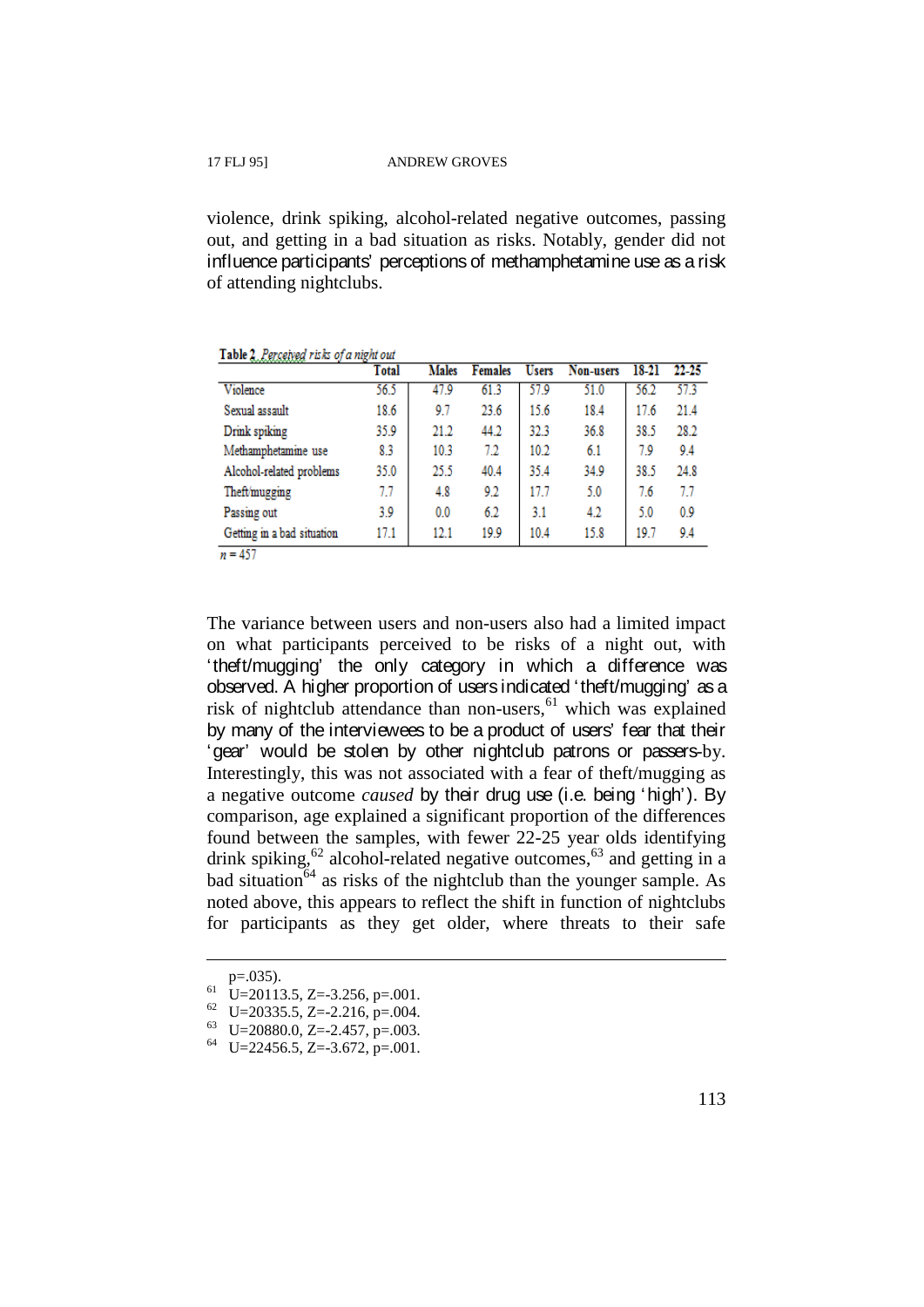experience of pleasure are not tolerated, and they have more experience in avoiding or managing such threats.

Participants' motivations for attending Adelaide nightclubs also partly explained these findings. Violence<sup> $\delta$ 5</sup> and sexual assault<sup>66</sup> were seen as risks of the nightclub by a larger number of participants motivated by dancing who, as noted above, are predominantly female. In addition, the risks associated with alcohol were most strongly felt by participants who 'attended nightclubs to be seen' and 'use drugs', because of the perceived lack of control and recklessness associated with excessive drinking. Notably, while these participants comprise a sample of the general population and only those that attend nightclubs, these findings present a number of challenges to current drug policy. For instance, that these young people conceptualise the problem of youth consumption in the night-time economy as one of control, rather than the licit versus illicit dichotomy traditionally presented in policy frameworks, says much for the need to re-evaluate current approaches. How these young people are perceived and whether their agency and/or knowledge perceived or actual — can be used to strengthen future policy responses through development of a greater evidence-base is an open question and warrants further research.

Indeed, traditional conceptualisations of young illicit drug users have often labelled this group as 'edgeworkers', individuals who persistently push their limits and boundaries and are driven by riskseeking behaviours,  $67$  often as a form of resistance to authority or social norms.<sup>68</sup> However, the majority of this sample reported that

<sup>65</sup> 

 $^{65}$  U=21328.0, Z=-2.332, p=.002.<br> $^{66}$  U=20774.0, Z=-2.369, p=.003.<br> $^{67}$  Jeff Ferrell, Dragan Milovanovic and Stephen Lyng, 'Edgework, Media Practices, and the Elongation of Meaning' (2001) 5(2) *Theoretical Criminology* 177; Stephen Lyng, 'Edgework: A social psychological analysis of voluntary

risk taking' (1990) 95(4) *American Journal of Sociology* 851.<br>Brenda Miller, C Debra Furr-Holden, Robert Voas and Kristin Bright, 'Emerging Adults' Substance Use and Risky Behaviours in Club Settings' (2005) 35(2) *Journal of Drug Issues* 357; David Moore, 'Beyond "subculture" in the ethnography of illicit drug use' (2004) 31(2) *Contemporary Drug Problems* 181.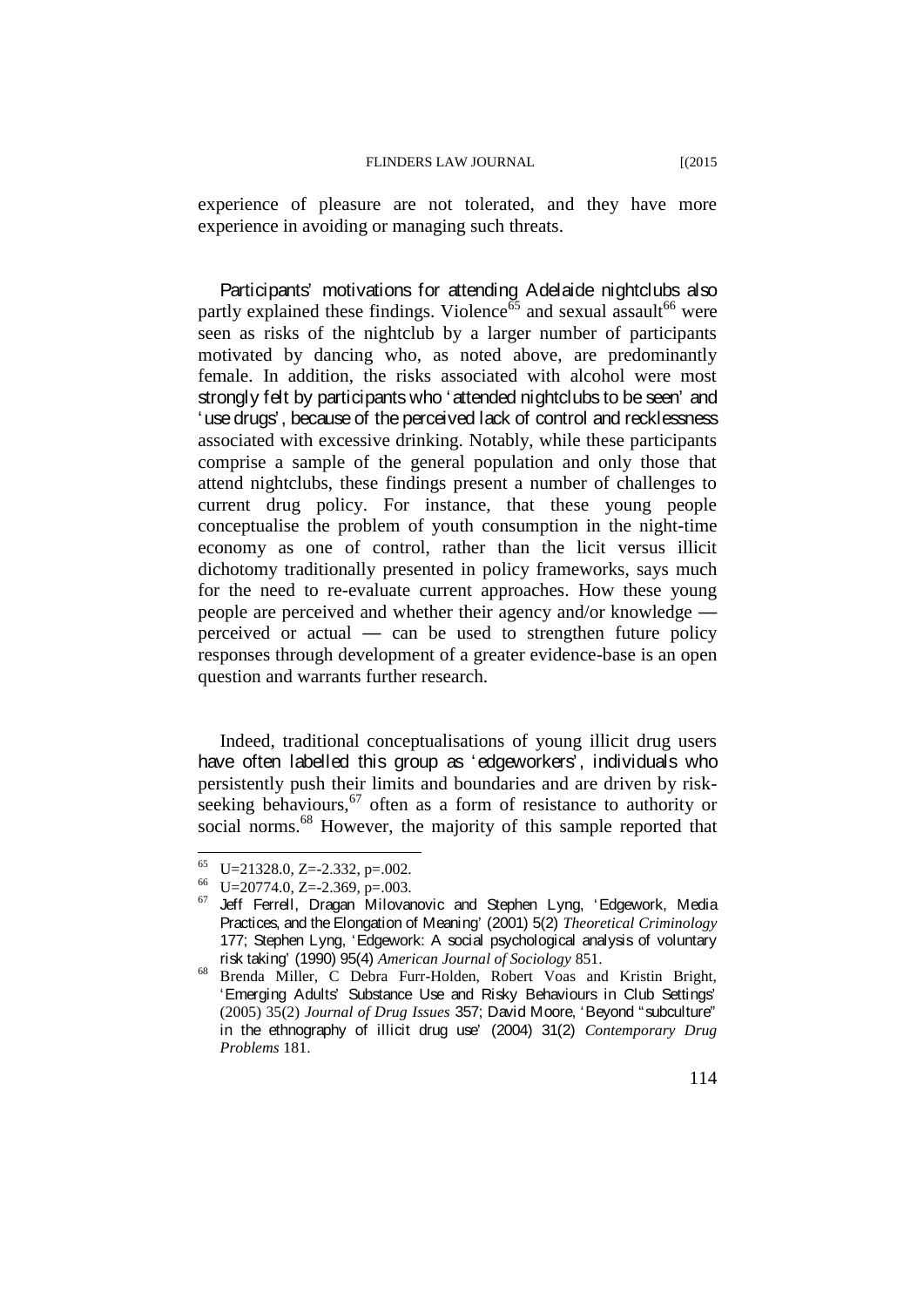knowing the risks associated with attending nightclubs did *not* make their experience of them more exciting  $(81.2 \text{ percent}, n=371)$ ; a finding that was consistent across the sample. Furthermore, to understand this result it is important to recognise the role that group attendance plays in young people's nightclub experience and whether it affects the use of risk management strategies. For example, the majority<sup>69</sup> of participants (60.6 percent,  $n=277$ ) reported that they or someone they go out with take steps<sup>70</sup> to manage risk, which many participants noted was a primary function of group attendance, with greater group attendance<sup>71</sup> and higher perceived group importance<sup>72</sup> associated with higher levels of risk management. Hansen and colleagues<sup>73</sup> found a similar result in their study of ecstasy use, however, the application of risk management strategies was found to be inconsistent and often participants would indulge in 'occasional binges, spontaneous purchases, polydrug use and purchasing from unknown individuals in clubs/pubs'. They concluded that as the user becomes more experienced, their level of perception of risk diminishes and the frequency of risk-taking behaviour increases. In contrast (and perhaps identifying a difference between ecstasy and methamphetamines), this study revealed that rather than sporadic use of numerous, ad-hoc strategies, participants employed a small number of precise risk management practices guided by social group values and norms, in which recklessness was not tolerated. These practices were consistent across the sample, including for those who reported using methamphetamines.

<sup>69</sup> Although a portion of the sample responded 'neutrally' (28.4 percent, n=130), their attendance at the nightclub suggests they do not perceive the risks to be

overwhelming, or that they can manage them.<br>
<sup>70</sup> These practices included remaining in familiar groups (i.e. a 'buddy system'), to ensure that group members maintained adequate hydration, 'chilled out' when necessary and did not get into trouble in terms of verbal or physical

altercations.<br>  $\begin{array}{ll}\n\text{at} & \text{r} = .102, \text{ n} = 457, \text{ p} = .028. \\
\text{r} = .198, \text{ n} = 457, \text{ p} = .000. \\
\text{73} & \text{Dorthe Hansen}, \text{ Bruce Maycock and Tony Lower}, \text{ "Weddings, parties,}\n\end{array}$ anything …", a qualitative analysis of ecstasy use in Perth, Western Australia' (2001) 12(2) *International Journal of Drug Policy* 181, 197.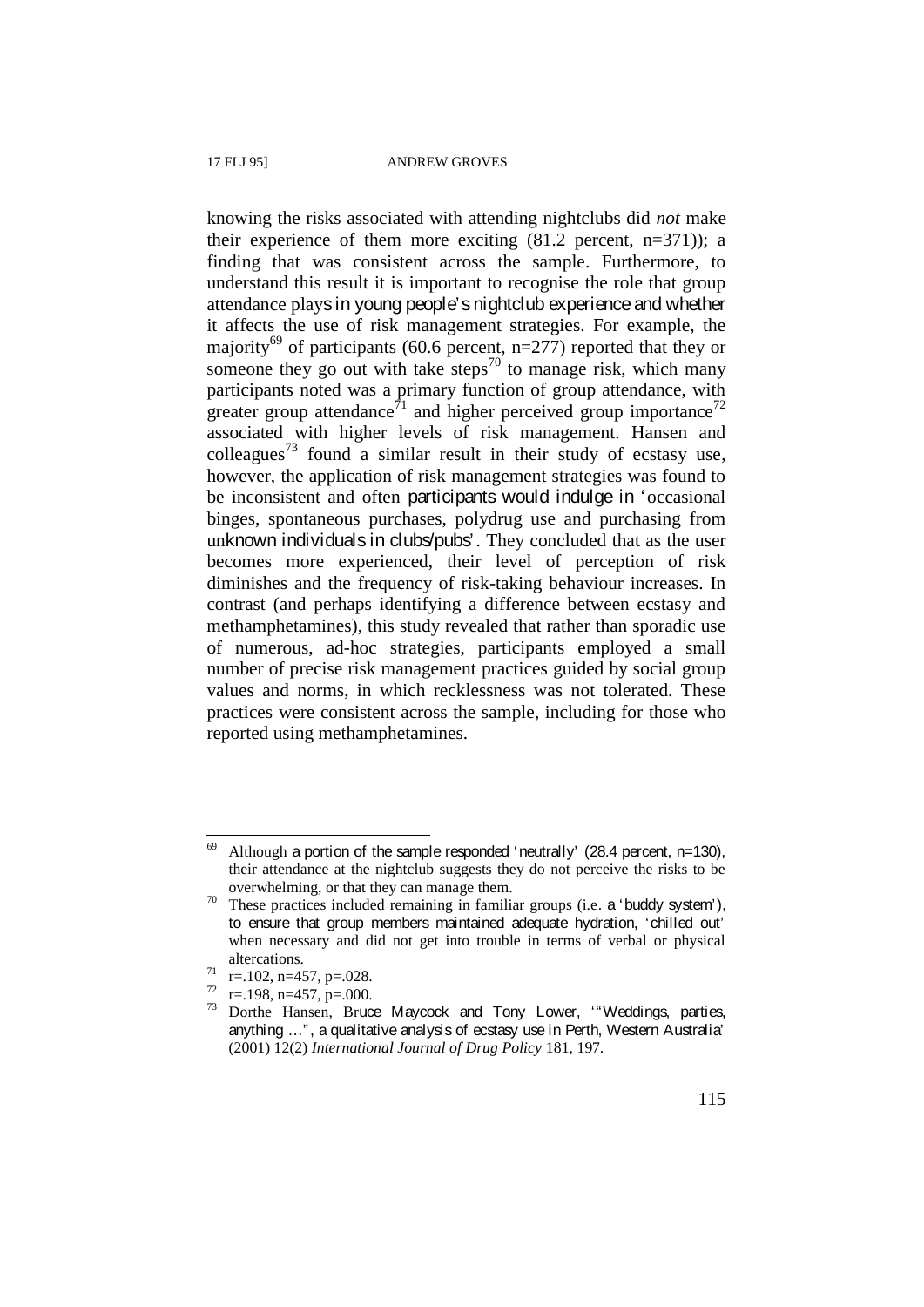Another key element of this process was participants' identification of other, potentially greater risks associated with the nightclub that, notably, are not related to the use of methamphetamines but other activities, such as the excessive consumption of alcohol. These findings highlight a major discord between how young people and experts define risk, which has significant implications for how these young people's risk perceptions should be viewed and evaluated, particularly in terms of their meaning and function. Specifically, in contrast to research that suggests that drug users often develop specific responses to dissatisfaction or 'a bad night' that typically involve denial or deferment of risk, $<sup>74</sup>$  the findings of this study articulate a response</sup> that is more proactive and cognisant of the role of risk in broader consumption practices to *prevent* negative experiences through moderation.

To provide context, participants were asked to identify what situations they would consider as bad outcomes of a night out, to explore how they construct these perceptions, what purpose they serve, and how they relate to the risks identified in Table 2 (see previous page). Most participants reported getting drunk, overdosing, getting in a fight, having unprotected sex, and getting injured as bad outcomes of a night out (see Table 3). Fewer participants perceived spending too much money, not picking up or getting kicked out of the club negatively. Interestingly, most participants responded neutrally to the risk of 'falling out with friends', which is likely mitigated by the strength of group attendance. Overall, only gender was found to have a moderate influence on these perceived risks, with females more concerned than males with getting drunk<sup>75</sup> and having unprotected sex.<sup>76</sup> This was attributed by many of the female participants to the fact that they felt more vulnerable when they were drunk, and that this could lead to other negative outcomes, such as unprotected sex. Some differences were observed in relation to participants' motivations for attendance, but these were limited and somewhat expected. For example, those motivated by dancing and

<sup>74</sup> <sup>74</sup> See Peretti-Watel, above n 15; Fitchett and Smith, above n 13.<br><sup>75</sup> U=21452.5, Z=-3.372, p=.001.<br><sup>76</sup> U=20473.0, Z=-2.042, p=.001.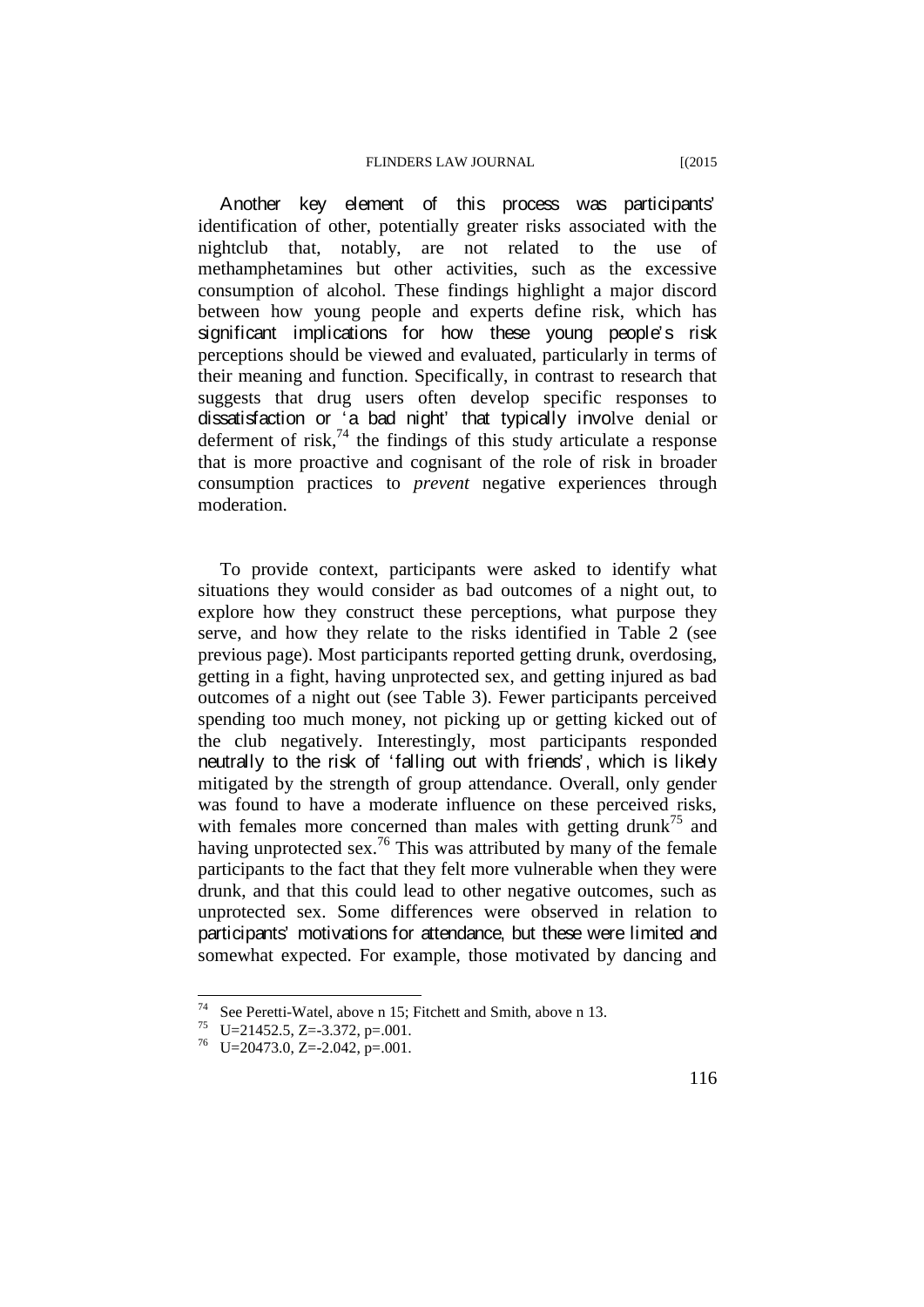socialising were more concerned about falling out with friends, those motivated by drinking were less worried about getting drunk, and those who wanted to 'pick up' and 'be seen' feared being kicked out of the club as it would prevent them from achieving these goals.

| avit o chaanvis common on as van vancomes |                 | vju najme via |       |
|-------------------------------------------|-----------------|---------------|-------|
|                                           | <b>Disagree</b> | Neutral       | Agree |
| Falling out with friends                  | 13.4            | 72. 7         | 139   |
| Getting drunk                             | 23.7            | 10.9          | 65.4  |
| Not 'picking up'                          | 60.2            | 14.0          | 25.8  |
| Overdosing (on drugs)                     | 2.4             | 04            | 97.2  |
| Getting in a fight                        | 2.0             | 12.4          | 85.6  |
| Getting kicked out of the club            | 30.4            | 30.2          | 39.4  |
| Spending too much money                   | 25.7            | 21.7          | 32.6  |
| Having unprotected sex                    | 5.6             | 4.8           | 89.6  |
| Getting injured                           | 2.4             | 92            | 88.4  |
| ---                                       |                 |               |       |

Table 3. Situations considered as 'had outcomes' of a night out

 $n = 457$ 

In contrast, how these bad outcomes compared with the earlier risks (Table 2), and contribute to young people's overall perceptions is significant. A number of small relationships<sup>77</sup> were found between perceptions of Adelaide nightclub risk and getting drunk,78 getting in a fight,<sup>79</sup> getting injured,  $80$  and having unprotected sex,  $81$  which raises two key points. First, corresponding to the risks identified earlier these outcomes primarily relate to alcohol-related problems and violence. A common sentiment among the qualitative responses was that alcohol and violence are inextricably linked and likely explain participants' concerns associated with getting into a fight and/or getting injured. Participants equally noted that alcohol negatively impacted females' nightclub experience by increasing perceived vulnerability, which as examined above, may also increase

 $77$  Perceptions of Adelaide nightclub risk were not related to getting kicked out of the club, not picking up, overdosing, or spending too much money.<br>  $r=.240$ , n=457, p=.000.<br>  $r=.115$ , n=457, p=.014.<br>  $\text{so}$  r=.096, n=457, p=.040.<br>  $\text{so}$  r=.103, n=457, p=.028.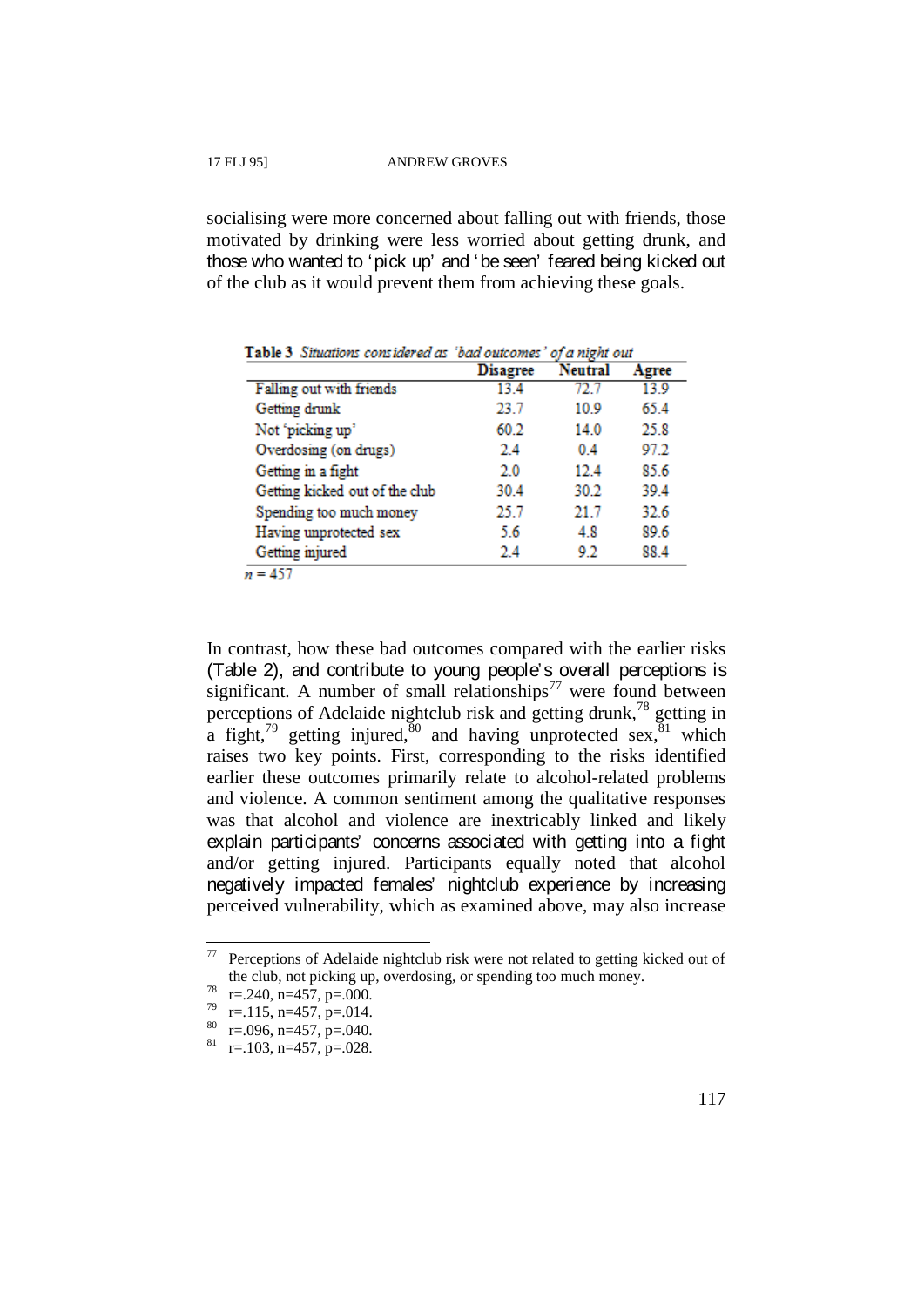the risk of unprotected sex. Second, even though overdosing was of most concern for participants (97.2 percent), methamphetamine use was not identified as a risk of attending nightclubs (Table 2), which suggests these young people perceive a distinction between the risk of such drug use, and the existence of other risks in the nightclub.

### D *Prevalence and risks of methamphetamine use*

The survey also sought information regarding the nature and extent of illicit drug use in Adelaide nightclub venues. Specifically, participants were asked about what drugs they perceived were most often consumed in Adelaide nightclubs, which not only provided a more natural route to questions concerning personal use of methamphetamines, but also served as another method of triangulation by which to covertly evaluate (or confirm) the perceived prominence of methamphetamines in this social setting. Highlighting the benefit of this approach, methamphetamine was reported as the drug most commonly used  $(77.3 \text{ percent})$ ,  $82 \text{ with}$ ecstasy (33.4 percent) and marijuana (22.5 percent) also commonly identified (no other categories exceeded 10 percent). In contrast to previous literature, 83 polydrug use was not a common practice in the Adelaide nightclub scene, which was attributed to the powerful stimulant effects of methamphetamine, the more conservative nature of Adelaide (where there are fewer drug choices compared with other states)<sup>84</sup> and a desire to engage in safe consumption practices.

To drill down into the more specific context of methamphetamine use, participants were asked whether methamphetamines were

Despite considerable caution in the creation of the survey instrument and its distribution in the field, it is recognised that the perceived prevalence of methamphetamines reported is quite high and exceeds rates presented in national surveys: see Australian Institute of Health and Welfare, above n 4, suggesting possible response bias. It is argued that policy reforms and extensive anti-methamphetamine campaigning undertaken during this period may also account for this result. Regardless, understanding how and why these young people form these perceptions were holds considerable value and warrants further analysis, particularly with more recent samples.<br><sup>83</sup> Measham and Moore, above n 1; Degenhardt and Topp, above n 1.<br><sup>84</sup> See Weekley et al, above n 37.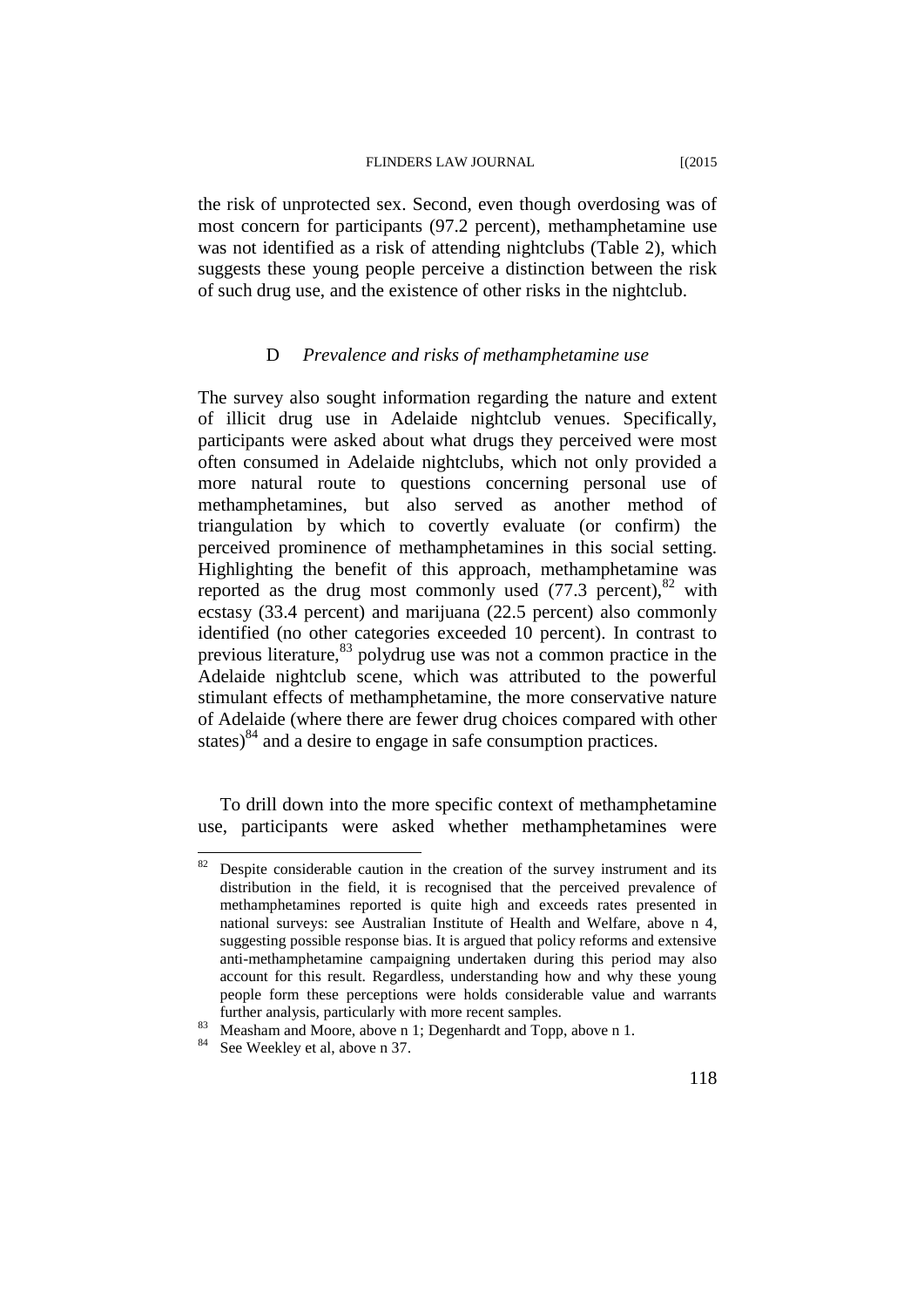consumed in Adelaide nightclubs and to what extent. The response was overwhelming with more than 80 percent of respondents reporting its perceived use, of which almost three quarters (70.2) reported that methamphetamines were used by up to 25 percent of nightclub attendees, with a quarter of the sample also suggesting that this figure could be as high as 50 percent of all nightclub users. Notably, only 3.2 percent of the sample suggested that methamphetamines were not used in Adelaide nightclubs. These figures broadly support the demographic characteristics of this sample, in which 21 percent (n=96) of participants identified that they currently or had previously used methamphetamines. These findings were consistent across the sample with participants' use the only factor to influence the perceived levels of overall use. Specifically, users perceived a higher percentage of methamphetamine use among nightclub attendees than non-users, <sup>85</sup> though this likely reflects users' greater experience of the drug scene, which would better place them to estimate rates of use.

|                            | <b>Total</b> | <b>Males</b> | <b>Females</b> | <b>Users</b> | Non-users |
|----------------------------|--------------|--------------|----------------|--------------|-----------|
| Addiction                  | 30.0         | 28.0         | 32.0           | 40.3         | 19.7      |
| Vulnerability              | 24.7         | 16.1         | 33.3           | 28.1         | 21.3      |
| Loss of control            | 24.5         | 21.4         | 27.7           | 22.9         | 25.2      |
| <b>Ingredients Unknown</b> | 23.9         | 22.8         | 25.0           | 34.2         | 16.6      |
| Physical injury            | 21.4         | 20.0         | 22.3           | 20.8         | 23.0      |
| Overdose                   | 20.8         | 23.3         | 28.1           | 22.9         | 22.7      |
| No response                | 11.4         | 104          | 12.5           | 11.1         | 11.7      |
| Death                      | 9.7          | 10.9         | 8.5            | 9.3          | 10.0      |
| Mental illness             | 9.3          | 8.5          | 9.8            | 9.5          | 9.1       |
| No idea                    | 6.1          | 6.7          | 5.5            | 4.2          | 6.4       |
| Arrest                     | 5.5          | 4.2          | 6.8            | 6.0          | 5.0       |

Table 4 Perceived risks of using methamphetamines

To establish a data source of what factors influence these young people's overall perceptions of methamphetamine use, participants were asked to indicate what they perceived to be the risks associated

 $85 \text{ U}=13617.5, Z=-3.456, p=.001.$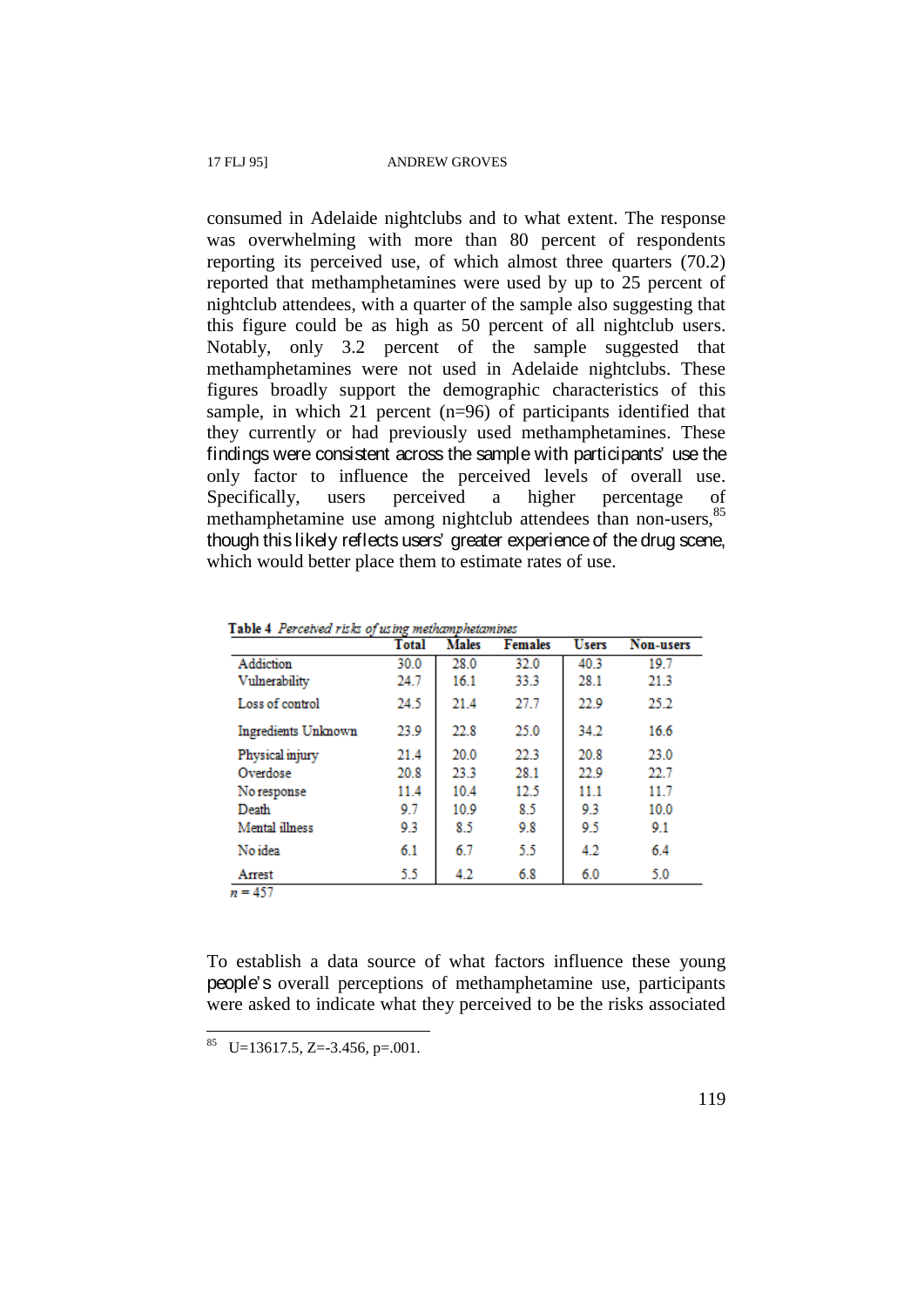with such use. Addiction, vulnerability, loss of control, and unknown ingredients were the risks most identified, with fewer participants reporting physical injury, overdose, mental illness and death as perceived risks (see Table 4). No significant differences were found in terms of participants' age, frequency of attendance or motivations for attendance. Gender, however, was found to have a small influence on perceptions, with a greater proportion of females reporting 'loss of control'<sup>86</sup> and 'vulnerability'<sup>87</sup> as risks of methamphetamine use than males. As noted above, this likely reflects females' greater concerns regarding their overall safety in the nightclub though further examination is warranted.

Participants' methamphetamine use also influenced perceptions of risk, with more than twice as many users identifying both addiction<sup>88</sup> and unknown ingredients<sup>89</sup> as significant risks of methamphetamine use than non-users. However, the practical significance of this was perceived by many respondents to be limited as it was noted that, for example, non-users would have far less experience with and understanding of drug composition. Nonetheless, collectively these findings speak to an agency and/or capacity for control that these young people perceive they possess and can use to 'manage' their methamphetamine use. Indeed, these young people acknowledge many of the same risks and dangers often described by experts but, crucially, report far fewer experiences of their effects, which they attribute to the development of drug knowledge and the implementation of risk management strategies. That these young people perceive the existence of agency and drug knowledge is significant in the context of current drug policy frameworks, which have largely been unable to recognise such capacities, focusing more generally on top-down reductionist approaches.<sup>90</sup>

Providing further comparative data regarding the value of drug knowledge, participants were asked whether knowing the risks of

<sup>86</sup>  $x^2(1)=16.238$ , p=.000.

 $x^2(1)=14.459, p=.000.$  $x^2(1)=14.459, p=.000.$ <br>  $x^2(1)=22.017, p=.000.$ 

 $x^2(1)=55.770$ , p=.000.

<sup>&</sup>lt;sup>90</sup> See Ministerial Council on Drug Strategy, above n 11.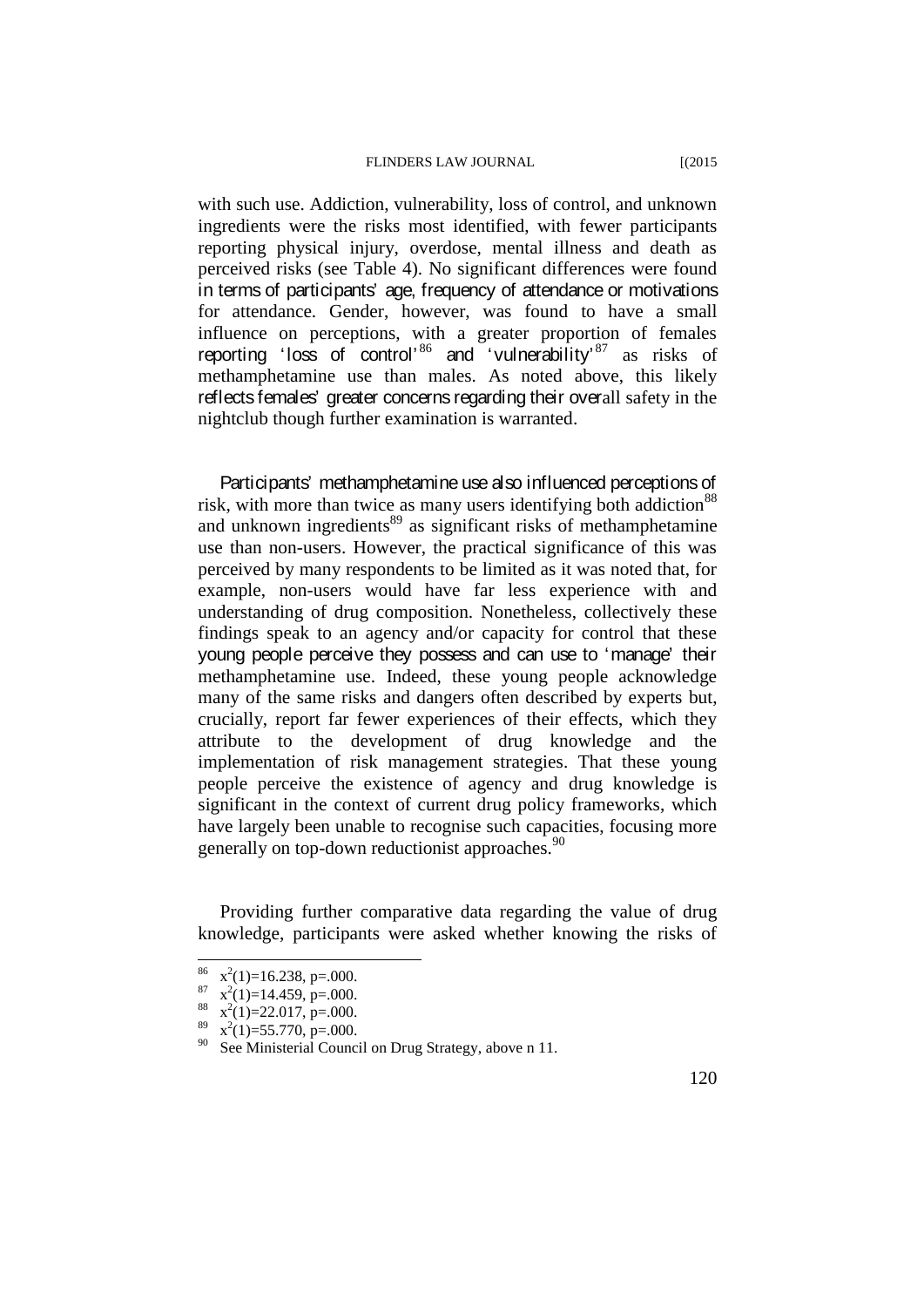methamphetamine use would affect the participants' use or potential use of them. A third of participants responded neutrally (34.1 percent), with most of the remaining participants either agreeing (24.5 percent) or strongly agreeing (34.8 percent) with the statement. Only participants' methamphetamine use was found to significantly influence their perceptions of the effect of risk knowledge, with users indicating that this knowledge would affect their use of methamphetamines more so than non-users. $91$  This represents a significant departure from previous drug studies, in particular ecstasy research, in which users' perceptions of the risks associated with their drug use did not appear to significantly influence drug use behaviour. For example, Murphy, Wareing and  $Fisk<sup>92</sup>$  found that while respondents who were concerned with the risks associated with ecstasy use claimed that they were more likely to limit their consumption, the number of tablets consumed in a session did not significantly differ from those who were only 'slightly concerned' or 'not at all concerned'.

In contrast, the data obtained here suggests that even though a significantly greater proportion of users perceived that their risk knowledge would affect their drug use,<sup>93</sup> more than half of non-users (57.1 percent) also perceived that knowing the risks would influence their potential or future methamphetamine use. But rather than this knowledge serving to reinforce participants' existing behaviour (i.e. use or non-use), data from the qualitative sections of the questionnaire revealed that such risk knowledge also has a positive role in non-users' potential drug use. In re-emphasising the broader theme of control within young people's nightclub experience, many respondents noted that even if they had no immediate desire to engage in drug use, this risk knowledge would be an essential part of the decision if they changed their mind. This poses a further challenge for Australian drug policy, particularly in terms of realising harm-minimisation goals set out by the National Drug Strategy 2010-2015 that seek to 'prevent the uptake of drug use [and]

 $x^2(1)=45.806$ , p=.000.

 $92$  Murphy et al, above n 27.

 $x^2(1)=25.037$ , p=.001.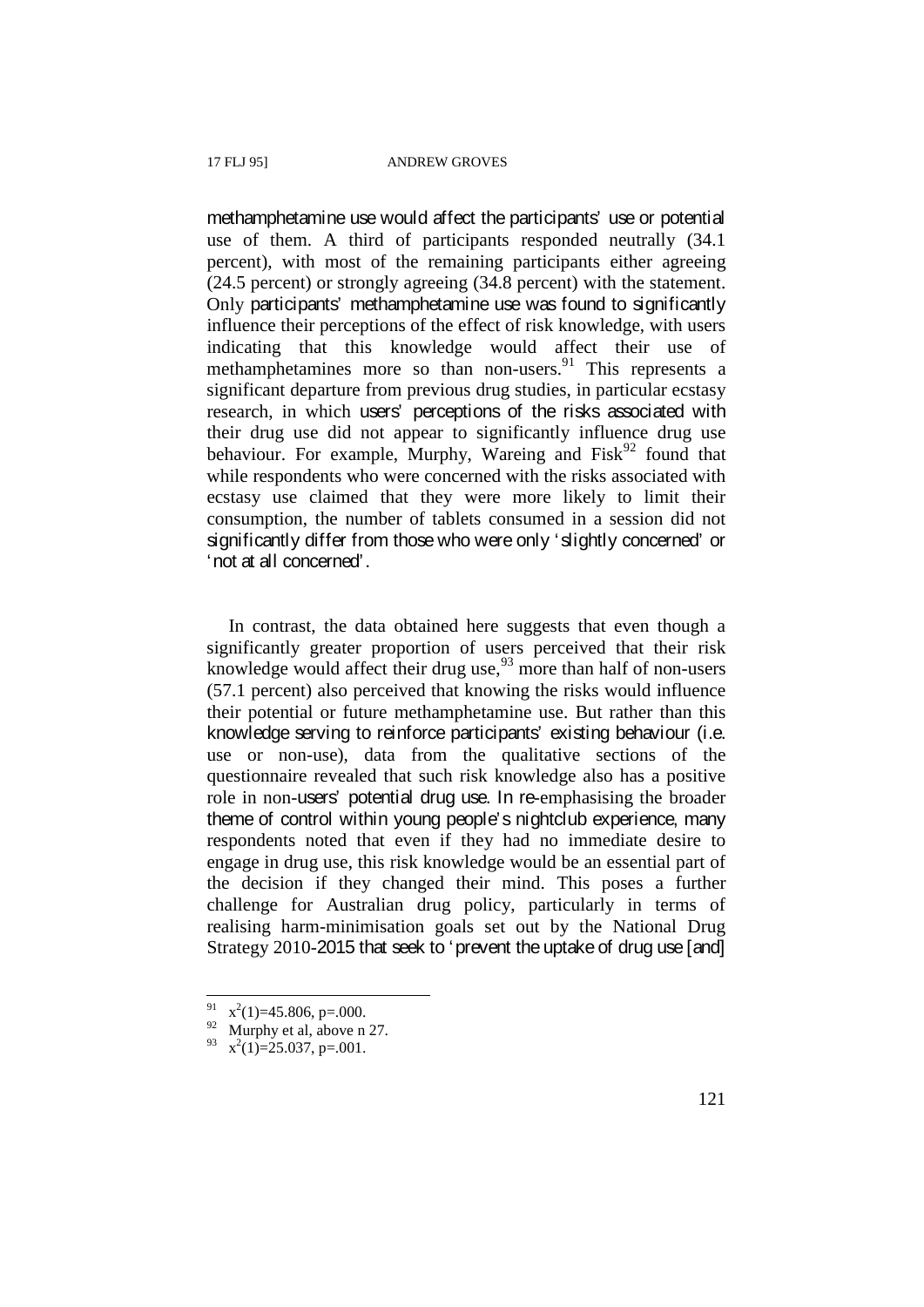delay the first use of drugs' by individuals who have previously not consumed them.<sup>94</sup>

Participants were also asked to identify what they perceived to be the main motivations for the use of methamphetamines within the nightclub setting, as well as for its use generally. While this comparison initially appears crude, it represents an attempt to provide these young people with the opportunity to critically engage with and understand their own perceptions of the motivations for methamphetamine use and highlight factors, if any, which may distinguish between possible forms of use and the rationale for them. It also allows insight into the broader cultural accommodation of methamphetamine use by these young nightclub attendees some of whom, despite not using methamphetamines themselves, are exposed to them within Adelaide nightclubs. The data presented in Table 5 highlights that while a number of motivations for methamphetamine use are shared, the extent to which they are pursued varies in distinct ways. In the nightclub setting, participants identified fun, socialising, increased stamina and enhanced music as primary motivations for methamphetamine use, which were strongly supported compared with the remaining options (none of which exceeded 15 percent of the sample). Furthermore, this pattern of responses was consistent across the sample, revealing an important commonality.

|                      | Nightclub Use (%) | General Use (%) |
|----------------------|-------------------|-----------------|
| Fun                  | 90.2              | 56.0            |
| To increase stamina  | 63.2              | 23.3            |
| To enhance music     | 39.2              | 92              |
| Peer pressure        | 10.7              | 28.3            |
| To lose control      | 7.3               | 34.4            |
| Socialising          | 69.4              | 51.6            |
| To try something new | 5.6               | 61.1            |
| Partner uses         | 14.0              | 24.4            |
| To take a risk       | 2.3               | 17.7            |
| Other                | 37                | 37              |
| ท=457                |                   |                 |

Table 5 Perceived motivations for the use of methamphetamines by setting.

Ministerial Council on Drug Strategy, above n 11, 9.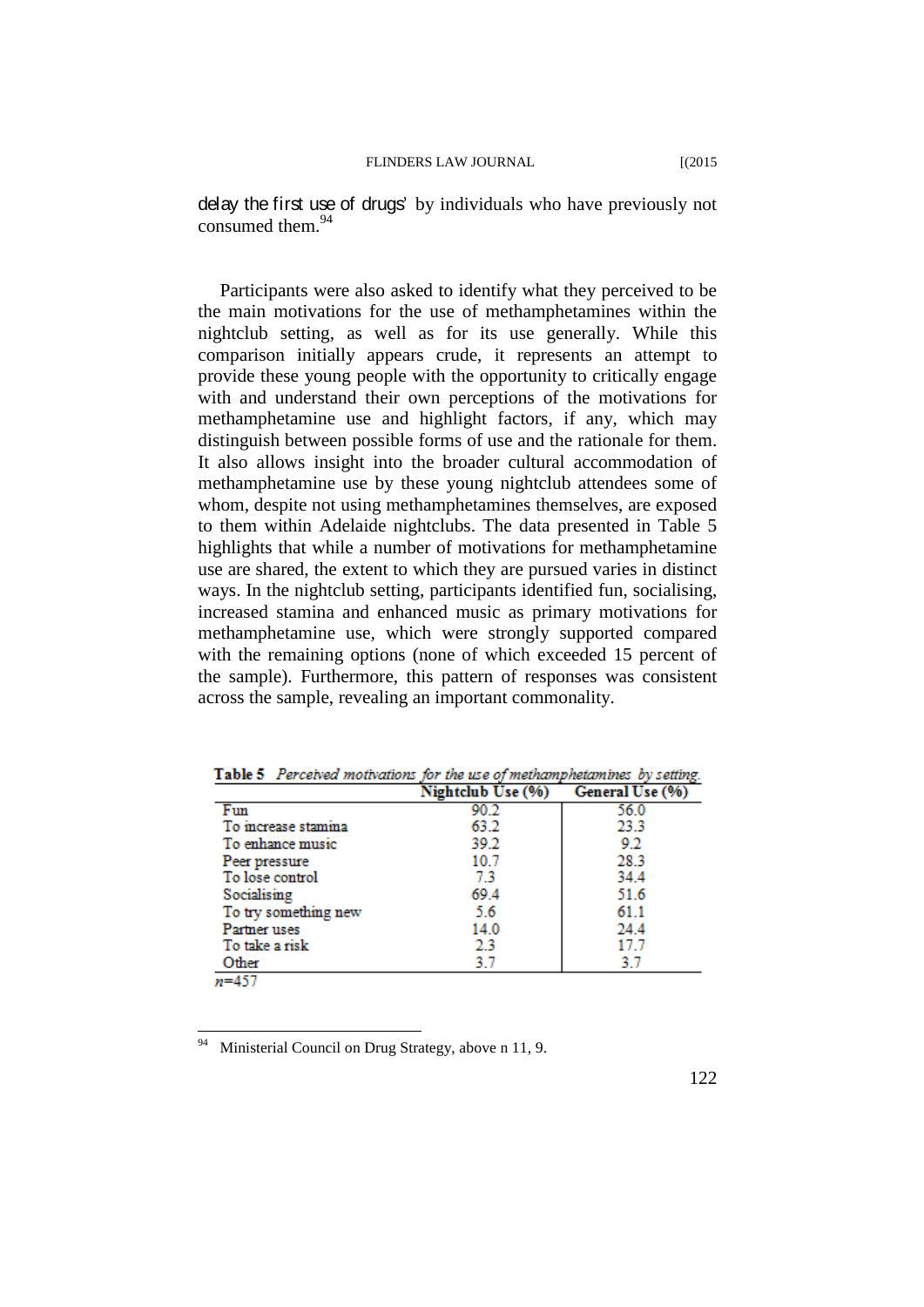In contrast, participants' perceptions of the motivations for general methamphetamine use tell a different story. Although fun and socialising were also prominent motivations for the use of methamphetamines generally, overall there was a much greater variation in responses across the sample. In contrast to their use in the nightclub, participants perceived that general methamphetamine use was primarily motivated by a desire to try something new, lose control and take a risk, as well as a result of peer pressure and use by an intimate partner. This comparison supports participants' claims that a distinction can be made between forms and/or levels of methamphetamine use and that the unique social context of the nightclub rationalises the need for a situational approach to minimising the harms associated with methamphetamine use in the nightclub. Indeed, understanding how these young people construct perceptions of risk based on their knowledge, experiences and motivations, as well as the impact of the social setting of the nightclub is crucial for the current and future development of effective drug policies. As recently noted, the 'multifarious nature of drug-related harm and the differences between people in the weight assigned to various harms makes it impossible to say what policy best minimises drug-related harm'.<sup>95</sup> Approaching the examination of and response to methamphetamines should therefore recognise and accept these differences and seek to provide more diverse and tailored strategies. It is such acceptance that will prove the most challenging, but if harm minimisation is to be truly realised it is a challenge worth undertaking and, at the very least, one that warrants further empirical examination.

### V CONCLUSION

Much of the literature surrounding young people and their use of nightclubs has implied that the behaviour young people display in these spaces is chaotic and erratic, often associated with the use of illicit drugs.<sup>96</sup> This has a number of implications for how young

<sup>&</sup>lt;sup>95</sup> Weatherburn, above n 10, 176.

<sup>&</sup>lt;sup>96</sup> David Shewan, Phil Dalgarno and Gerda Reith, 'Perceived risk and risk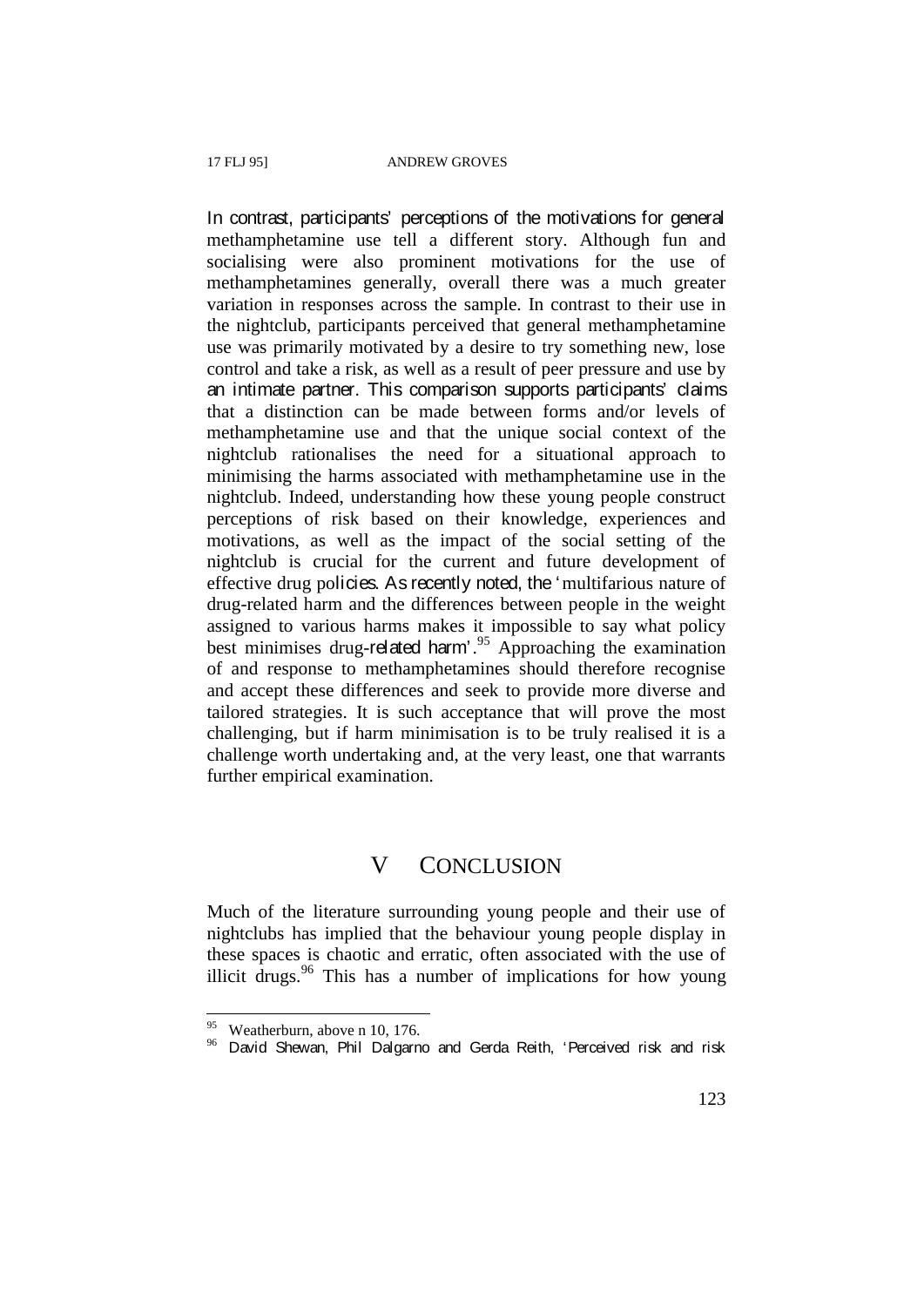people are viewed by the community, with numerous anti-drug campaigns $^{97}$  and government drug strategies<sup>98</sup> contributing to this characterisation of young people through their conceptualisation as vulnerable, incapable and in need of top-down assistance. However, the data reveals that participants' perceptions and actual use of methamphetamines appear to be contained in and constrained by routines and patterns of rational thought, consistency and perceived control. Moreover, these young people have identified a range of factors other than the use of drugs that motivate their consumption of leisure in the nightclub.

The pattern of these young people's nightclub experience was moderated by and based on a broad understanding of its role in their wider social lives. For these nightclubbers<sup>'</sup>, attendance was consistent with the notion of the 'big night out' noted in previous studies,<sup>99</sup> in which 'going out' was commonly restricted to the weekend, or nights that coincided with downtime from busy work and study schedules. However, in contrast to the high levels of consumption observed in these studies, these young people sought moderation guided by social group membership and prioritised factors such as listening to music, dancing and socialising with friends, rather than methamphetamine use. The importance of group membership played an influential role in the identification of the need for risk management strategies to ensure the safe consumption of these activities within the nightclub. This suggests a cultural shift in how young people view the nightclub experience and the associated risks, particularly with regard to the acceptance of methamphetamine use in this social space.

reduction among ecstasy users: the role of drug, set, and setting' (2000) 10(6)

*International Journal of Drug Policy* 431; see also Duff, above n 20.<br><sup>97</sup> See Department of Health and Ageing, *National Drugs Campaign* (Australian Government, 2010).<br>See Ministerial Council on Drug Strategy, *National Amphetamine Type* 

*Stimulant Strategy 2008-2011 (*Commonwealth Department of Health and Ageing, 2006); Ministerial Council on Drug Strategy, above n 11 for broad discussion of aims.<br>See Duff, above n 20; Jennifer Johnston, Anne-Marie Laslett, Rebecca

Jenkinson, Peter Miller and Craig Fry, *Victorian party drug trends 2003: Findings from the Party Drug Initiative (PDI)* (National Drug and Alcohol Research Centre, 2004); Measham et al, above n 21.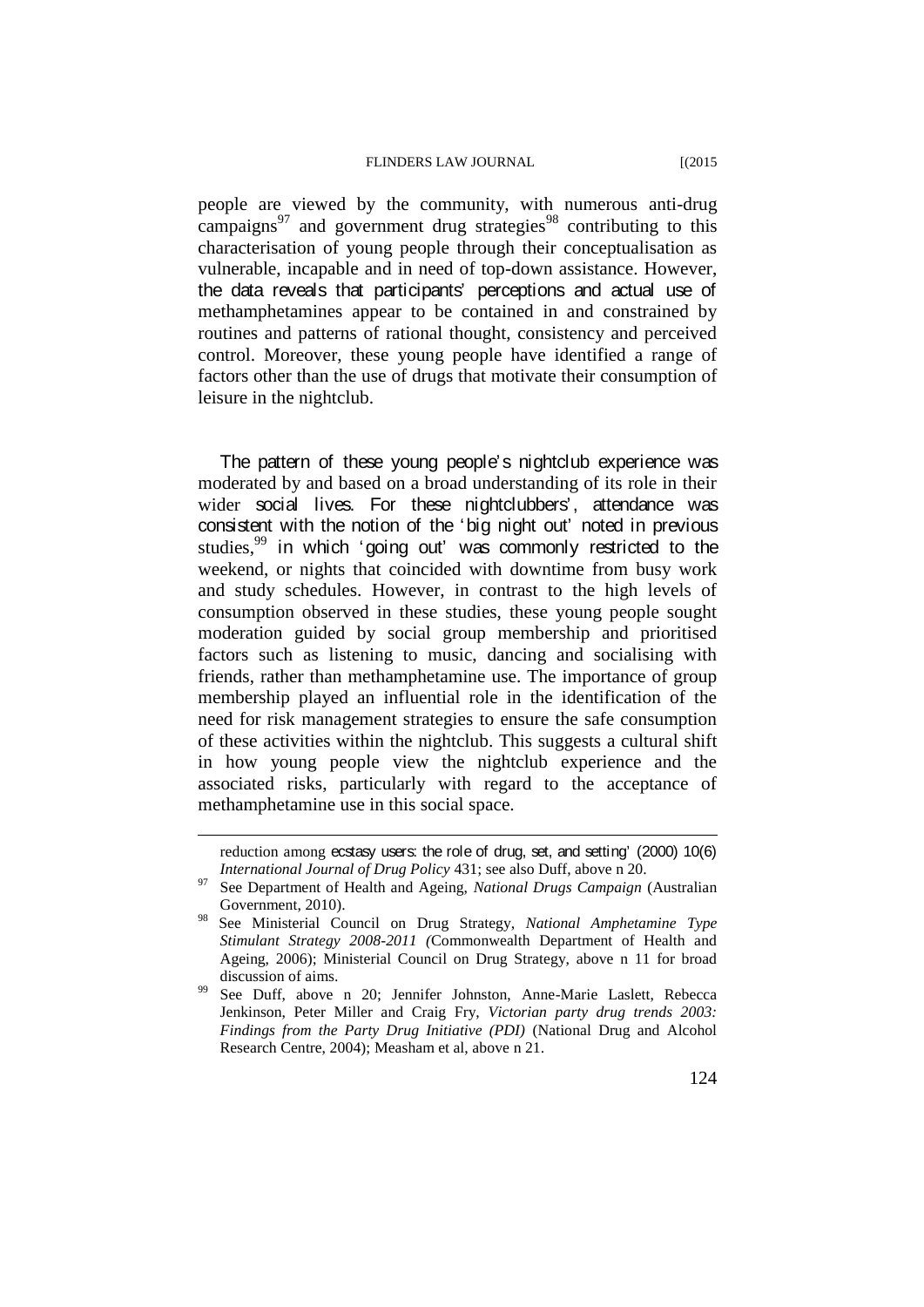Specifically, the sample was divided in its perception of whether Adelaide nightclubs are risky, highlighting a complex interplay between a range of factors. For example, most participants were able to identify a number of specific risks within the Adelaide nightclub scene, which rationalised the use of risk management strategies and reinforced the role of group membership in reducing the effects of these risks. A further significant outcome was that these risks were not associated with the use of methamphetamines, but were instead related to gendered concerns linked to safety and the prevalence of alcohol misuse, with violence, drink spiking, physical injury and sexual assault of most concern. This risk managed approach is evidence of a shift in youth nightclub culture, in which these risk perceptions represent a means by which these young people identify the potential for bad outcomes in their nightclub experience. That these young people can distinguish between forms of risk and demonstrate that their social experience is not defined by or for the purpose of seeking risk associated with methamphetamine use challenges traditional conceptualisations of youth. Indeed, even though participants identified the use of methamphetamines as a common feature of the Adelaide nightclub scene, most participants (both users *and* non-users) did not feel at risk because of methamphetamine use.

To understand this, we must acknowledge that these participants perceived themselves to be 'drug wise', demonstrated through the harnessing of knowledge and (perceived) practice of safe levels and forms of use, and awareness of the associated risks. Similarly, it was perceived that increasing this level of knowledge had a meaningful effect in reducing the risks of their nightclub experience, regardless of whether this involved the use of drugs. The development and sharing of drug knowledge among these young people is significant in the Adelaide nightclub context as it highlights a perception that different forms and/or levels of drug use can be identified. I argue that this will benefit future drug policy development by suggesting that understanding of young people's drug use behaviour can be found in explanations of their perceptions of control and the purpose of the nightclub in their lives, which provides direction and impetus for further empirical studies.